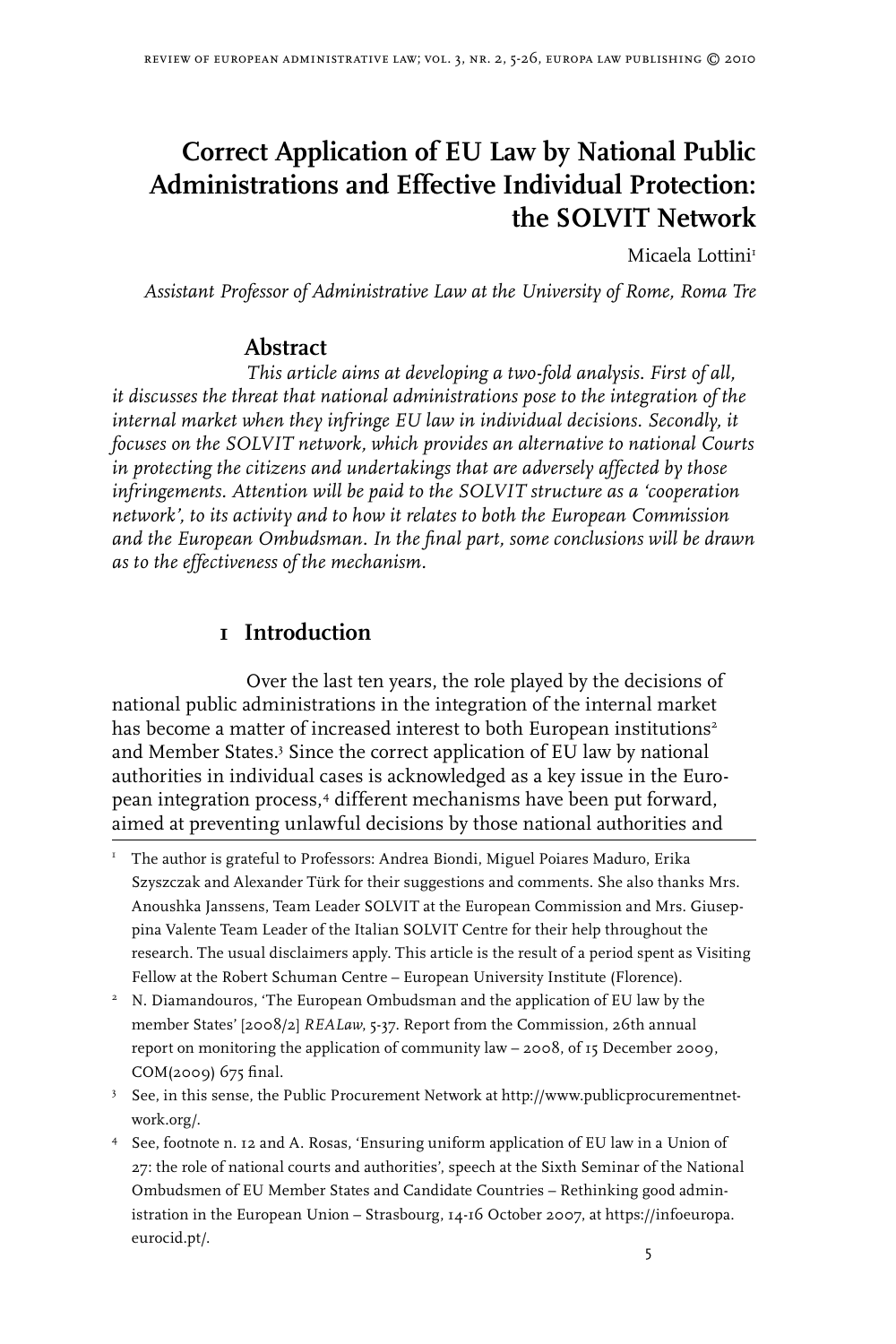also at resolving the actual problems when they occur. This is the aim of the SOLVIT network, set up in 2002, to provide a mechanism for the informal resolution of disputes between citizens (or undertakings) and those national public administrations which allegedly acted in breach of EU law. SOLVIT consists of a network of national Centres which are connected by a database run by the Commission. Its structure, which is based on the principle of cooperation between different levels of administrations, is rather complex (as opposed to the simplicity of its informal decision procedure). This unique mechanism provides a new way of 'governing' the ongoing challenges and problems of the internal market. Since its inception, despite the non-binding nature of its decisions, it has been offering effective protection to European citizens (and undertakings) against national administrations; at the same time, it has been fostering the development of a common (European) administrative culture, based on the correct application of EU law and on the more general principles of good administration.

#### **2 National Public Administrations and the Internal Market: Introductory Remarks**

It is commonly acknowledged by the administrative law community that the exercise of the rights and liberties that the EU Treaties confer on individuals can in practice be frustrated by ill-founded decisions of national public administrations (PAs). What is less acknowledged, however, is that unlawful individual decisions of national public administrations can also result in a major threat to the correct functioning of the internal market and to its effective integration.

Citizens and undertakings wishing to take up their free movement opportunities, normally, have to address themselves to national public administrations in order to have their professional qualifications recognised, to be issued an authorization to carry out an economic activity, or to be granted permission to market a product, and so on. The competent administration might make a decision which is not in compliance with internal market rules.

The unlawful individual administrative decision results in an obstacle (which we refer to as 'decisional' obstacle) to internal market integration; an obstacle which 'works' at a micro level, namely that of the individual being prevented from freely moving and working throughout Europe.

For the purpose of this article, a further clarification is required.

A public administration's decision conflicting with the EU can be deemed as a 'decisional' obstacle even when the national regulatory framework is not in compliance with EU law and the administration concerned is then 'lawfully' applying an unlawful national regulation. Although in this case the internal market problem is in primis structural and is caused by a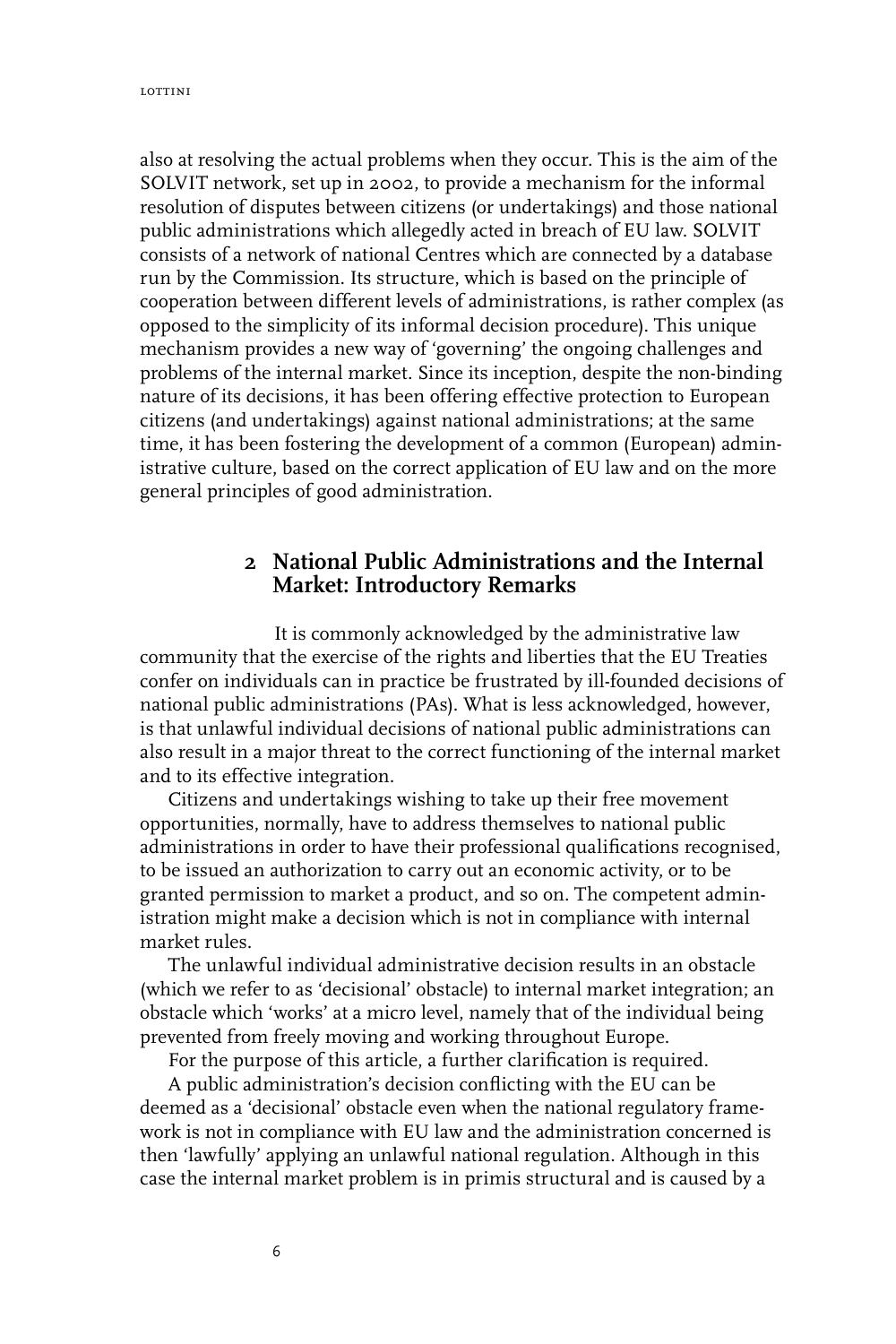national regulatory barrier, nevertheless, it must be remembered that PAs are under the obligation to ensure observance of EU law and they have to disapply national regulations which conflict with it.

The correct application of EU law by national public administrations has been clearly and expressly indicated by the European Commission as crucial for the enhancement of a more integrated and well-functioning internal market.<sup>5</sup> Among its proposals<sup>6</sup> for a new 'European governance', the Commission indicates the strengthening of administrative capacity at a national level as a key part of its strategy for a better application of EU law. In order to achieve this objective, the Commission strongly advocates that cooperation between national administrations should be fostered.

The misapplication of internal market rules by public administrations ultimately raises major issues regarding individual protection. This is all the more true when an individual has to face an administration of a Member State other than his own and when the case involves small claims<sup>7</sup> that are very unlikely to be brought before a Court of a different Member State. Moreover, the long and costly Court process might not provide effective protection, especially within specific areas of the internal market or in situations where an immediate decision is needed.

It is within this context, that the Commission adopted the Communication *Effective problem solving in the internal market: 'SOLVIT'.* The Commission set up an on-line database to connect a network of already existing Co-ordination Centres (one for each Member State) in a unified system (SOLVIT). The Centres had been established in application of the *Single market action plan* (1997),<sup>9</sup> to help citizens and businesses that faced problems resulting from alleged misapplication of internal market rules by public administrations in a Member State other than their own.

- The Commission stresses that: 'Article 3 of the Treaty sets out the aim of abolishing all obstacles to free movement of goods, persons, services and capital between the Member States to create what is known as an Internal Market. Citizens and businesses, particularly small businesses, alike would benefit if there were a way of resolving informally the problems which arise when rules intended to achieve that aim are not applied correctly'. Recommendation on principles for using SOLVIT – the Internal Market Problem Solving Network, C(2001)3901, of 7 December 2001, OJ L 331, 2.
- <sup>8</sup> Communication from the Commission to the Council, the European Parliament, the Economic and Social Committee and the Committee of the Regions, of 27 November 2001, Effective Problem Solving in the Internal Market ('SOLVIT'), COM(2001) 702 final.
- <sup>9</sup> See, Communication from the Commission, of 4 June 1997, Action plan for the single market, CSE (97) I final.

Commission Recommendation, of 29 June 2009, on measures to improve the functioning of the single market, 2009/524/EC, of 7 July 2009, OJ L 176, passim.

 $6$  Commission of the European Communities, White Paper on European governance, of 25 July 2001, COM(2001) 428 final, 25 ff.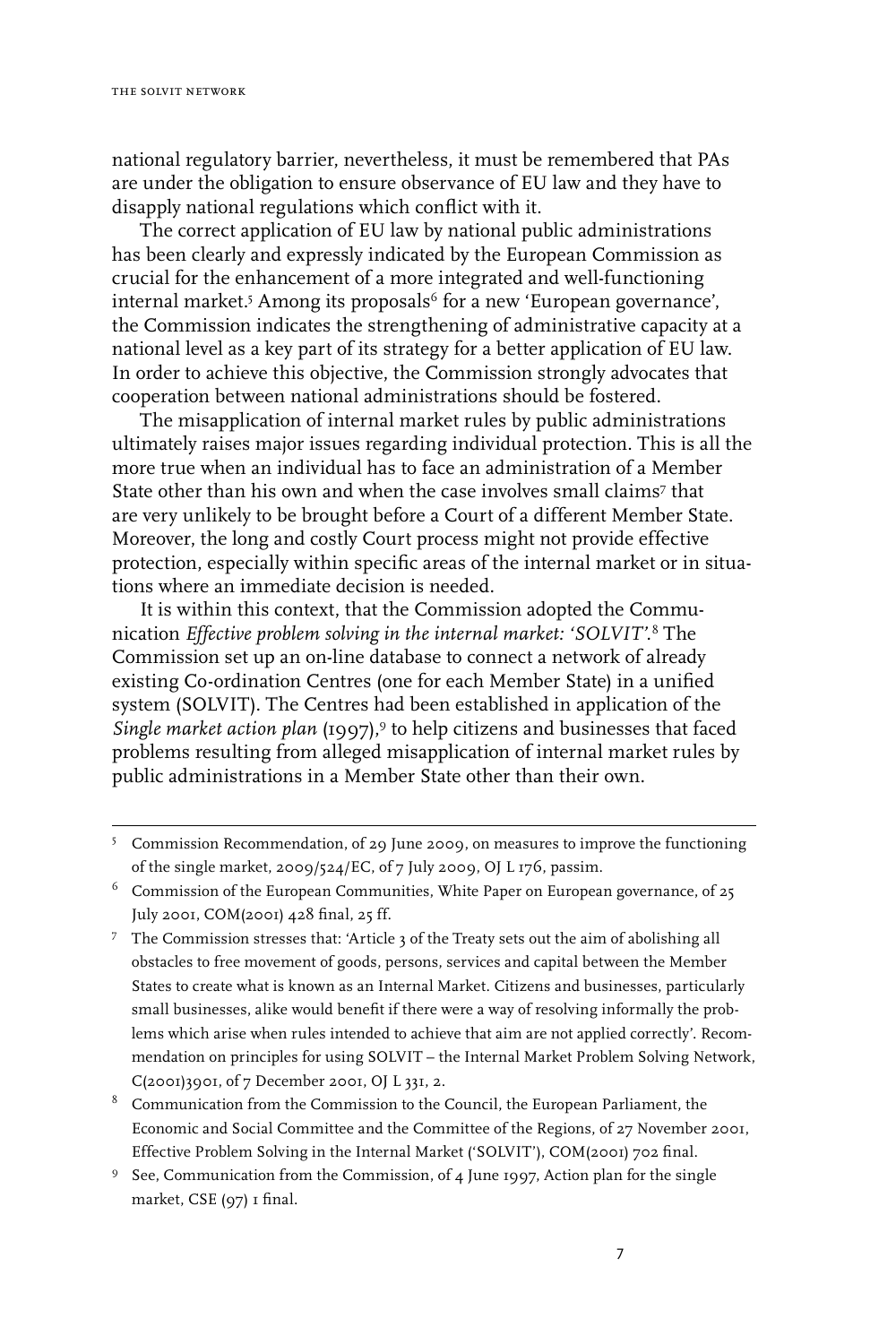SOLVIT is designed to provide for a quick and cost-effective, although not binding, system for the settlement of disputes. Its operation is based on the 'mutual cooperation' between different levels of administration: the national Centres participating in the network, the national administration which allegedly infringed EU law, and ultimately the European Commission.

SOLVIT was intended as a response to what we have been referring to as 'decisional' obstacles, in cases where, due to the particular nature of the dispute, a Court intervention would not be an adequate redress mechanism.

According to SOLVIT background documents, cases where the 'decisional' obstacle is the consequence of a regulatory barrier fall outside its scope of intervention.<sup>10</sup>

In practice, however, the Centres have repeatedly dealt with cases of noncompliance with EU law by national regulations. Quite interestingly, they often succeeded in convincing the administration to act in accordance with the principle of supremacy of European law and consequently to disapply the unlawful regulation. Even more interestingly, following the Centres' recommendations, Member States have sometimes amended national rules in order to make them compliant with EU law. In this respect, as will be explained later, SOLVIT has played a supporting role to that of the Commission under Article 258 TFEU.

In sum, this unique cooperation arrangement, which in fact is a unified system integrated through an on-line tool, is aimed at both tackling and preventing 'decisional' obstacles. Moreover, SOLVIT works at different levels. It helps to resolve a specific dispute due to an (unlawful) administrative decision. At the same time, it fosters the correct application of EU law by PAs, even in cases where they have to act in disregard of national regulations. In order to prevent decisional obstacles from occurring, SOLVIT fosters more structural changes in national administrations' activity and it promotes amendments in the national regulatory framework, which is often the very cause of the unlawful administrative behaviour.

## **3 The Incorrect Application of EU Law by National Public Administrations as an Obstacle to European Integration: From Prevention to Removal**

Over the last few years, $\mathbf{u}$  the European Commission has constantly acknowledged that national administrations' activity plays an

<sup>&</sup>lt;sup>10</sup> In this respect, see also: F. Cafaggi and H. Muir Watt, 'The Making of European Private Law: Regulation and Governance Design', *European Governance Papers*, at http://www.eui. eu, 27-28.

 $11$  'The Single Market will only deliver its full potential if barriers that remain – and, of course, any new ones that emerge – are removed. This may require legislative action to fill gaps in the Single Market framework, but it also calls for a significant change in national administrations' attitudes towards the Single Market'. Communication from the Commis-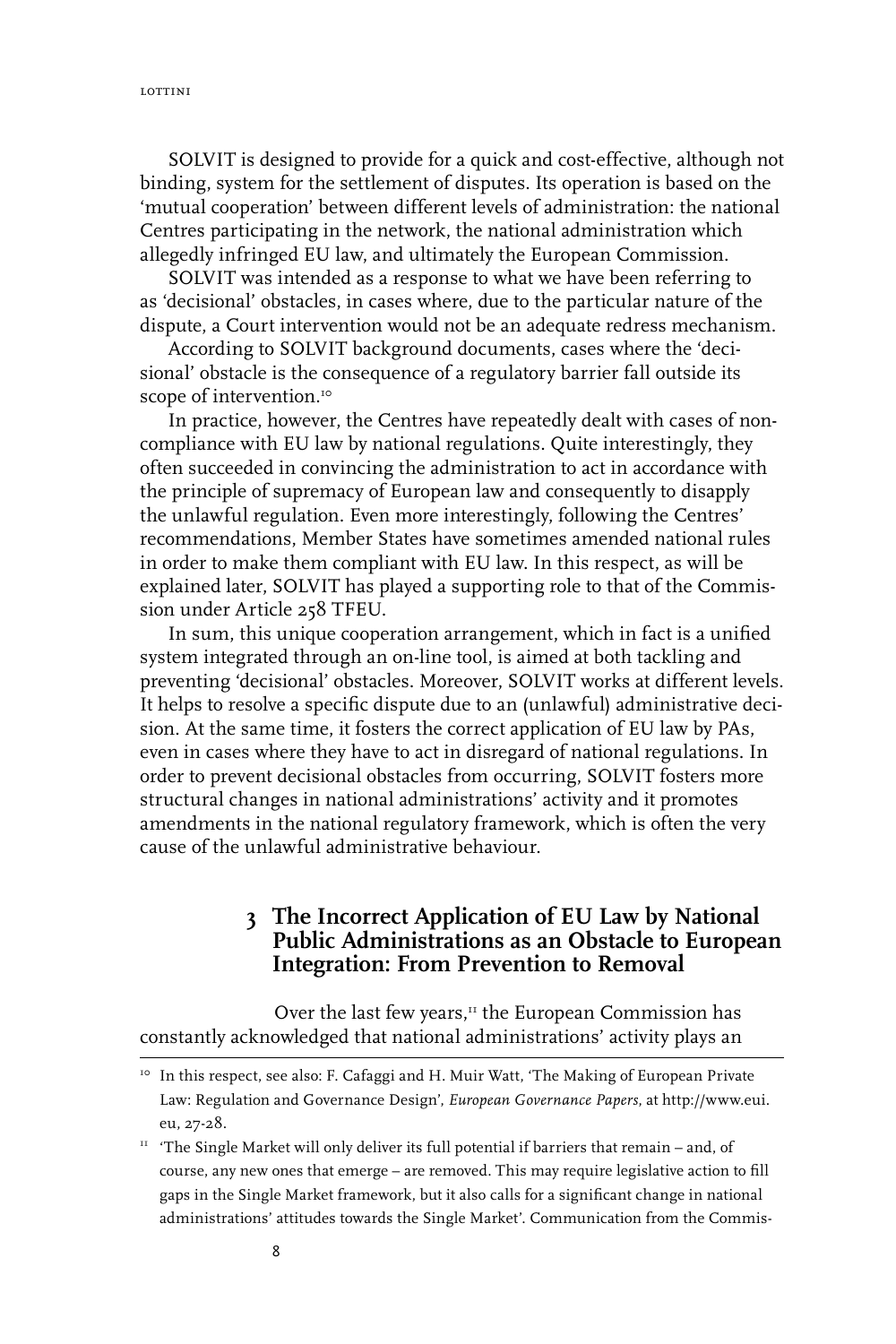essential role for European integration (the correct application<sup>12</sup> of EU law depends, among other things, 'on national authorities taking correct decisions<sup>'13</sup>); hence, the strengthening of the administrative capacity to implement Union law at a national level is crucial in order to foster a 'better governance'14 of the internal market.

Quite interestingly, Article 197 TFEU,<sup>15</sup> under the heading of 'administrative cooperation', makes it clear that 'the effective implementation of Union law by the Member States, which is essential for the proper functioning of the Union, is to be regarded as a matter of common interest'*.* Consequently, the Union has to support Member States. In this sense, the Commission specifies that the 'Union and national administrations, working together, should develop a common administrative culture which offers a high level of service and allows problems to be quickly resolved'.<sup>16</sup>

Public administrations acting in breach of EU law raise a barrier to European integration whose effects and impact on the internal market vary depending on different circumstances: namely, on whether the misapplication of an internal market rule is an 'administrative practice', commonly followed throughout the country, or is one unlawful individual decision; on whether the administration concerned is acting in application of an unlawful national rule or, on the contrary, the national regulatory framework is consistent with EU law. Needless to say, national public administrations can affect internal market integration when they act in breach of the general

sion, of 4 June 1997, Action plan for the single market, CSE (97) 1 final, 6; Commission Recommendation, of 29 June 2009, on measures to improve the functioning of the single market, 2009/524/EC, of 7 July 2009, OJ L 176, passim.

- <sup>12</sup> According to the European Commission, the correct application of EU law is one of the key issues for enhancing the European project in the 21st century: 'the European Union's success in achieving its many goals as set out in the Treaties and in legislation depends on the effective application of Community law in the Member States'. Communication from the Commission, of 5 September 2007, A Europe of results – applying community law, COM(2007) 502 final, I introduction. See, also, Communication from the Commission, of 20 November 2007, A single market for 21st century Europe, COM(2007) 724 final. On the topic,cf., P. Nicolaides, 'Enlargement of the EU and effective implementation of community rules: an integration-based approach', EIPA (1999), Working Paper 99/W/04, at www.eipa. nl/index.asp.
- <sup>13</sup> Communication from the Commission, of 5 September 2007, A Europe of results applying community law, COM(2007) 502 final, 6.
- <sup>14</sup> On the use of alternative 'governing techniques', cf., E. Szyszczak, 'Experimental governance, the open method of coordination', [2005] *European Law Journal*, 12, 4, 486.
- <sup>15</sup> Newly introduced by the Treaty of Lisbon.
- <sup>16</sup> Communication from the Commission to the European Parliament and the Council, The strategy for Europe's Internal Market, COM/99/0624 final, operational objective I (Citizens 3), 5.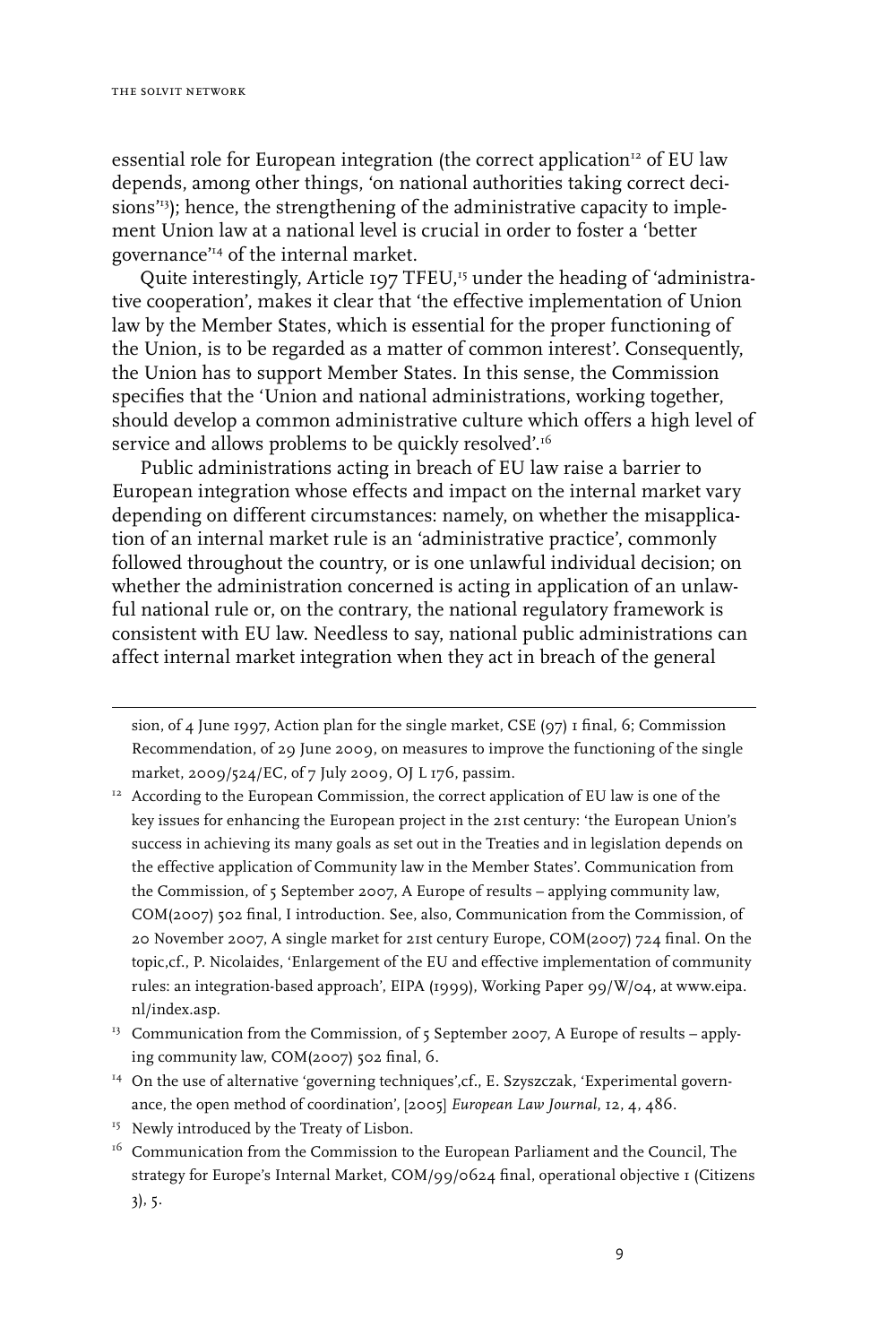principles of 'good administration', for instance, when they delay or avoid their response to an application.

With regard to the first instance, it is well established $\nu$ , that when the misapplication of an internal market rule or principle (by national public authorities) is 'to some degree, of a consistent and general nature',<sup>18</sup> the Member State concerned can be held responsible for failure to fulfil its obligations in accordance with Article 258 TFEU, even if the applicable national legislation complies with that rule or principle.<sup>19</sup> For example, (according to the Court of Justice of the European Communities) Italy<sup>20</sup> failed to fulfil its obligations under the freedom of movement regulations,<sup>21</sup> because State schools, when recruiting teaching staff, regularly did not take in to account the professional experience previously acquired by EU nationals in other Member States. By the same token, the Federal Republic of Germany<sup>22</sup> was held in breach of Article 28 EC (now 34 TFEU) due to the competent authorities' practice of classifying as 'medicinal products' preparations lawfully produced or marketed as food supplements in other Member States, because they exceed a specific daily amount of vitamins and minerals.

In these cases, the decisional obstacle raised by public administrations' activity is considered equivalent to a regulatory barrier, as it has similar effects.<sup>23</sup>

On the contrary, if a regulatory barrier does exist within a Member State, national public administrations cannot rely on it to justify their unlawful individual decisions. Public administrations have to ensure the observance

19 Case C-278/03 *Commission* v *Italy* [2005] ECR I-3747, par. 13; The Italian Republic was held responsible of having failed to fulfill its obligations under Article 39 EC (now 45 TFEU), because of the administrative and contractual practices applied by some public universities, which resulted in the non-recognition of the acquired rights of former foreign-language assistants, even though such recognition was guaranteed to all national workers. See, also Case C‑441/02 *Commission* v *Germany* [2006] ECR I-3449, par. 47.

<sup>&</sup>lt;sup>17</sup> Case C-21/84 *Commission* v French Republic [1985] ECR 1355. The French Republic was considered having failed to fulfill its obligations under Article 28 EC (now 34 TFEU), because of the French postal administration's practice of refusing to approve postal franking machines from another Member State, without proper justification. See also, Case C-156/04 *Commission* v *Greece* [2007] ECR I-4129, par. 50.

 $1<sup>8</sup>$  Here the Court is 'describing the nature of an administrative practice; and it is in this context that the concepts of generality and consistence must be understood'. L. Gormley, 'Protectionist administrative practices', [1985] *European Law Review*, 451.

<sup>20</sup> Case C-278/03 *Commission* v *Italy* [2005] ECR I-3747.

 $21$  Even though the applicable national legislation complied with those regulations.

<sup>22</sup> Case C-387/99 *Commission* v *Germany* [2004] ECR I-3751.

<sup>&</sup>lt;sup>23</sup> However, on the particular nature of infringement proceedings concerning administrative practices, see, A. Sikora, 'Administrative practice as a failure of a member State to fulfil its obligations under community law', [2009] *Review of European Administrative Law*, 1, 4.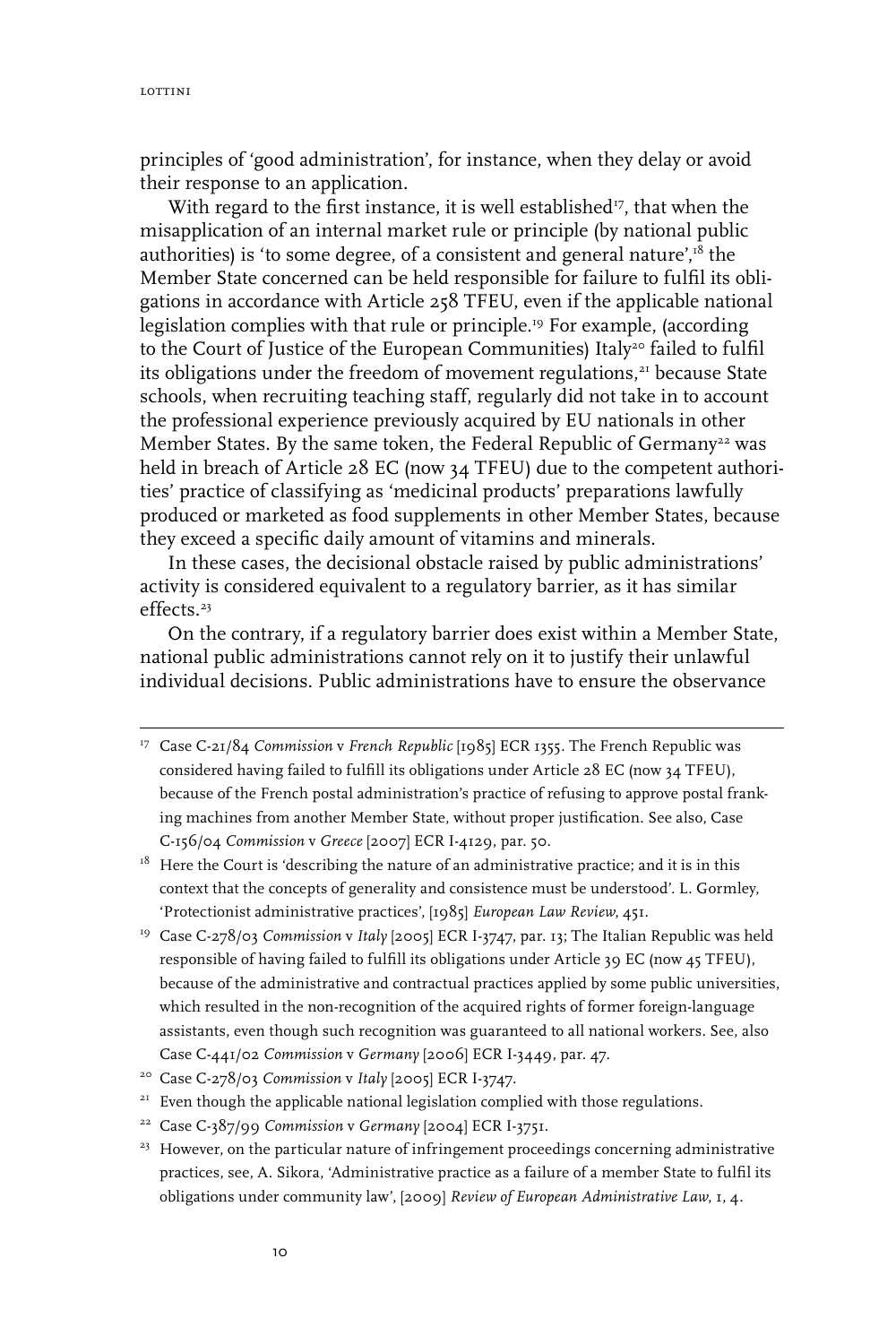of EU law24 and they have to disapply national law provisions which conflict with it. In fact, obligations arising under EU law provisions 'are binding upon all the authorities of the Member States and it is not only the national Courts, but also administrative bodies, which are under a duty to set aside any national rule which is an obstacle to the full effectiveness of Community  $law$ '.<sup>25</sup>

According to the European Commission documentation<sup>26</sup> and to Article 197 TFEU,27 Member States have the duty to prevent 'decisional' obstacles and they have to foster the correct application of EU law.

One way to do so is by making initial and life-long training in EU law available to civil servants.<sup>28</sup> More importantly, however, cooperation between the competent internal administrations and 'cross-border cooperation' should be enhanced.<sup>29</sup>

It is commonly acknowledged that cooperation amongst public administrations has become a key feature of the unique system of European governance.30 In this sense, internal market regulations (such as the Services Directive<sup>31</sup> and the Directive on the recognition of professional qualifications)<sup>32</sup> impose administrative cooperation and exchange of information obligations between national and European administrations.

In order to improve communication and the exchange of information between Member State administrations the Commission has launched the

25 Case C-103/88 *Fratelli Costanzo* [1989] ECR 1839; Case C-198/01 *CIF* [2003] ECR I-8055.

- <sup>27</sup> Article 197 TFEU, n. 2 stipulates that 'the Union may support the efforts of Member States to improve their administrative capacity to implement Union law. Such action may include (…..) supporting training schemes'.
- $2^8$  Communication from the Commission, of 5 September 2007, A Europe of results applying community law, cit., 6.
- <sup>29</sup> Commission Recommendation, of 29 June 2009, on measures to improve the functioning of the single market, cit., passim.
- <sup>30</sup> A.A.H. Turk and H.C.H. Hofmann, 'An introduction to EU administrative governance', in H.C.H. Hofmann and A.H. Türk (edited by), *EU administrative governance* (Cheltenham 2006) 1 and ff., Commission of the European Communities, White Paper on European governance, of 25 July 2001, COM(2001) 428 final, 25 f.f.; Commission Staff working document, of 20 November 2007 SEC(2007) 1521, The single market: review of achievements accompanying document to the Communication from the Commission, A single market for 21st century Europe, COM(2007) 724 final, 5.3.
- $3<sup>1</sup>$  Directive 2006/123/EC of 12 December 2006 on services in the internal market, Chapter VI.

<sup>&</sup>lt;sup>24</sup> Under certain circumstances, this obligation reaches the point that the authority has to review an administrative decision that became final by virtue of a judgment delivered by a national Court. Case C-453/00 *Kühne & Heitz* [2004] ECR I-837.

<sup>&</sup>lt;sup>26</sup> Commission Recommendation, of 29 June 2009, on measures to improve the functioning of the single market, 2009/524/EC, of 7 July 2009, cit., passim.

<sup>&</sup>lt;sup>32</sup> Directive 2005/36/EC, of 7 September 2005, Article 8.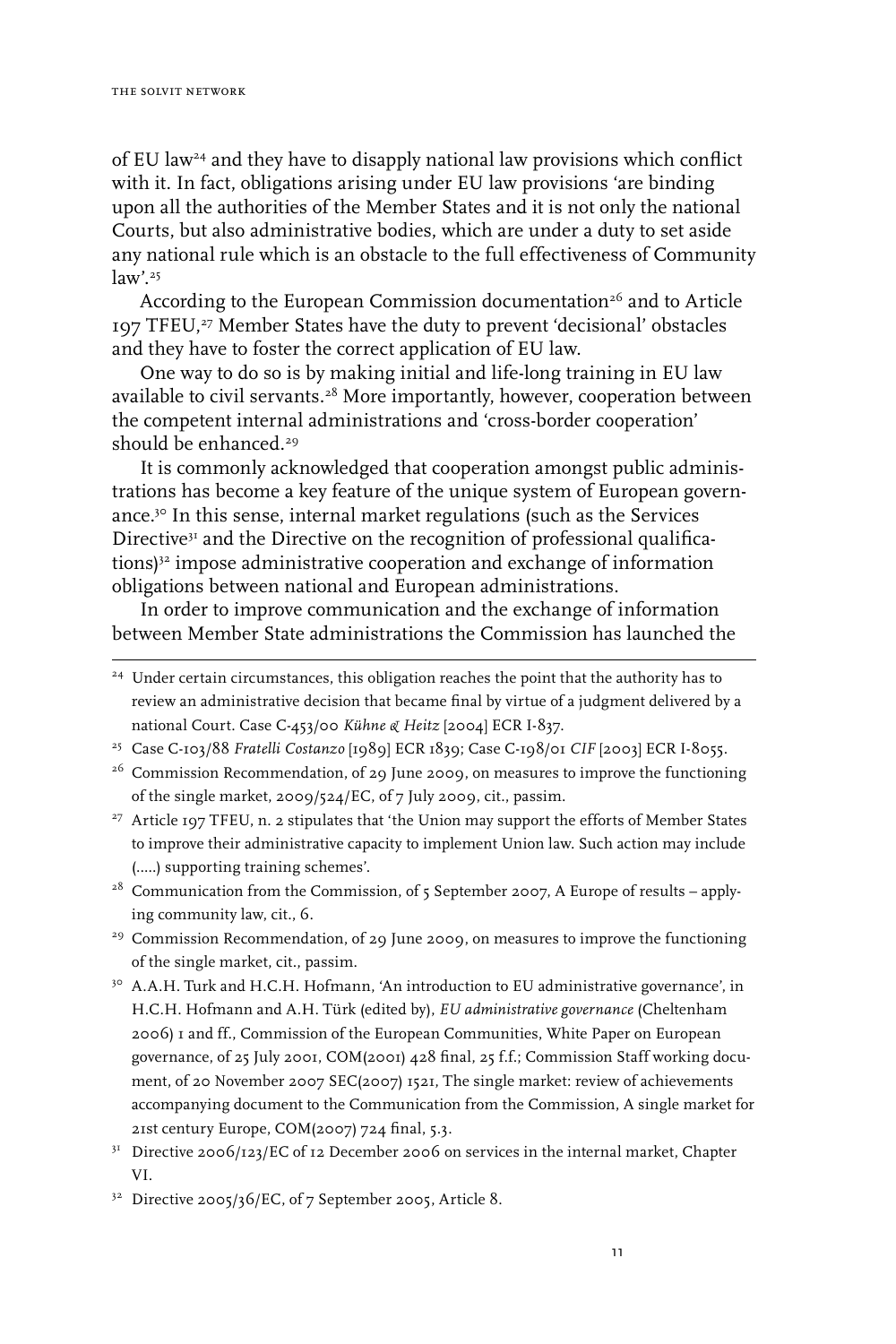Internal Market Information System (IMI)<sup>33</sup> an electronic tool based on a single user interface common to all Member States,<sup>34</sup> which is hosted and maintained under the responsibility of the European Commission. The system is designed to allow new forms of administrative cooperation that would not be possible without the support of an electronic database.

Fostering cross-border administrative cooperation, exchanging relevant information and enhancing civil servants' awareness of European regulations have been acknowledged by the Commission as crucial steps that both Member States and the Commission should take in order to prevent 'decisional' obstacles.

However, if a problem occurs and the administration does take an unlawful decision, the correct application of EU law requires that the affected individual is given access to an effective and adequate redress mechanism.

The term 'adequate' is used to stress that a long and costly Court process is not always the right response to an internal market problem. Citizens and undertakings might need a quick response, or might be unwilling to spend money on a cross-border Court action.

In this sense, the setting up of out-of-Court mechanisms of redress and in particular the setting up of 'specific networks of Ombudsmen or mediators'<sup>35</sup> was proposed by both the Commission and legal scholars.<sup>36</sup> The path that was actually followed by the Commission was slightly different and more informal than that of creating a network of national Ombudsmen dealing with these specific issues. In particular, it chose to rely on pre-existing national coordination Centres, set up in accordance with the provision of the 1997 *Internal market action plan,*<sup>37</sup> Centres aimed at finding swift and pragmatic solutions to problems which citizens and businesses encountered in exercising their rights under the internal market rules. The Commission designed a database to connect the Centres and the result was a new integrated system called SOLVIT.

33 All the relevant information at http://ec.europa.eu/internal\_market/imi-net/index\_it.html.

<sup>34</sup> Plus EFTA countries.

<sup>&</sup>lt;sup>35</sup> Commission of the European Communities, White Paper on European governance, of 25 July 2001, COM(2001) 428 final, 25 ff.

<sup>36</sup> The European Ombudsman Annual Report 2005, 119, at http://www.ombudsman. europa.eu/: 'M. Poiares Maduro, Advocate-General at the Court of Justice of the European Communities, was the keynote speaker in this session. In his view, ombudsmen have two clear institutional advantages over Courts as far as the application of EU law is concerned: firstly, in an area such as free movement, judicial redress is not effective, because of the expense and the length of time involved. Ombudsmen are therefore particularly well placed to address citizens' concerns in this area; secondly, ombudsmen can perform a key role in educating public authorities about their obligations regarding the implementation of EU law. They have the moral authority to encourage the public administration to give full effect to EU law provisions'.

<sup>37</sup> Communication Action plan for the single market, of 4 June 1997, CSE (97) 1 final.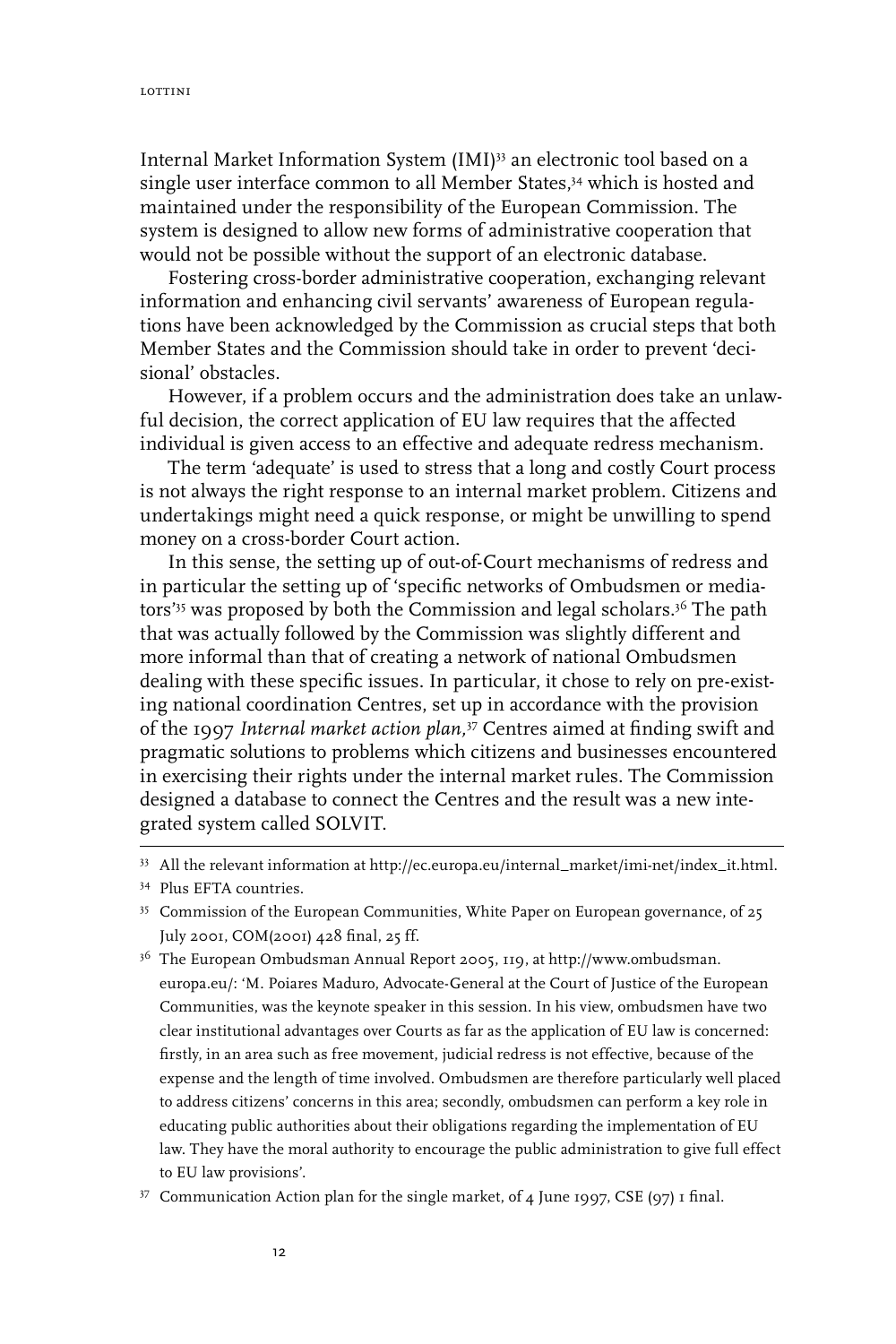## **4 SOLVIT: Cooperation Between Different Levels of Administrations**

In the Communication *Action plan for the single market*<sup>38</sup> (of 4 June 1997), the Commission (in accordance with the 1996 Council Resolution on *cooperation between administrations for the enforcement of legislation on the internal market*39) proposed that 'each Member State should designate a coordination centre within its administration responsible for ensuring that problems raised by other Member States or the Commission are solved by the national or regional authorities directly concerned within strict deadlines'. In other words, a 'problem solving network' was to be set up, which subsequently should have been bound by 'telematic links developed under the second interchange of data between administrations (IDA) programme' (which was launched with two Decisions of the European Parliament and of the Council, of  $I2$  July 1999<sup>40</sup>).

In the year 2001, the Commission adopted the Communication *Effective Problem Solving in the Internal Market: 'SOLVIT',*41 whose aim was to improve the efficiency of the 'problem solving network'.

In order to do so, it drafted a complex system made up of three 'pillars': namely, the pre-existing cooperation network, an on-line data base connecting the Centres, and principles for Centres to follow when dealing with the cases (which are set out in the 2001 Recommendation on *principles for using SOLVIT*).42

Whereas the structure of the SOVIT network is rather complex, its activity is simple and informal.

To be more specific, one should note that national Centres are part of the Member States administrative structure and are subject to the law of Member States; while the on-line data base (which connects the Centres) is managed and controlled by the Commission. Hence, one might conclude it has a structure which is 'centralized' and 'decentralized'at the same time. Moreover, SOLVIT is both an on-line alternative dispute resolution (ODR)

<sup>&</sup>lt;sup>38</sup> Op. cit.

<sup>39</sup> Of 8 July 1996, (96/C 224/02), OJ C 224 of 1 August 1996.

<sup>40</sup> Decision 1719/1999/EC of the European Parliament and of the Council of 12 July 1999 on a series of guidelines, including the identification of projects of common interest, for trans-European networks for the electronic interchange of data between administrations (IDA); and Decision 1720/1999/EC of the European Parliament and of the Council of 12 July 1999 adopting a series of actions and measures in order to ensure interoperability of and access to trans-European networks for the electronic interchange of data between administrations (IDA).

<sup>41</sup> Cit.

<sup>42</sup> Recommendation of the Commission on principles for using SOLVIT – the Internal Market Problem Solving Network, of 7 December 2001, OJ L 331.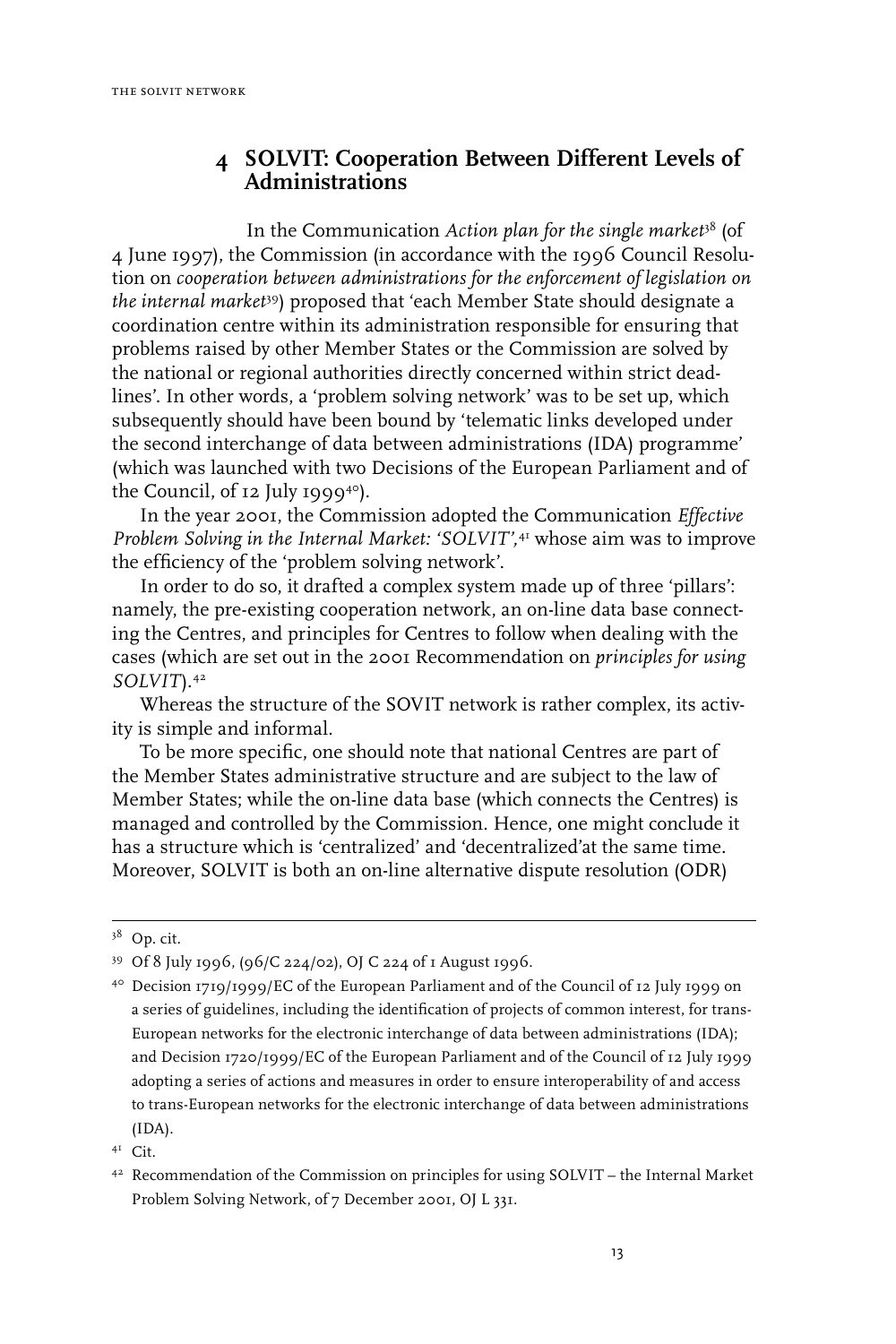mechanism43 and a cooperation network between national administrations, which is aimed at solving individual problems, but also at improving the administrative EU law implementing capacity at national level, and consequently at fostering the correct application of EU law.

This particular structure, based on mutual cooperation and on-line techniques, allows for a decisional procedure, which is easily accessible, free of charge and which offers a quick solution to internal market problems.

As stated above, the entire system draws on the principle of mutual cooperation, which in this case works at three different levels: at a crossborder level (between the two Centres involved in the decision procedure); at a national level (between the Centre and the national administration, which allegedly acted in breach of EU law) and at a supranational level (between the Centres and the European Commission).

In the first form of cooperation, the Centre in the Member State of the applicant (Home Centre) on receiving a complaint has to make a preliminary assessment; the Centre of the Member State in which the cross-border problem occurred (Lead Centre) has to take steps to resolve the problem.

More specifically, the applicant (without having to meet any particular requirement as to standing) can submit the case to his Home Centre (in his own language).

The Home Centre verifies whether the case could be better resolved by other means (such as, for example, the Euro Info Centres Network ) or whether legal proceedings would be more appropriate. The Centre also ascertains whether the problem falls within the scope of the SOLVIT mechanism. In this regard, it has to verify whether the problem has a cross-border dimension, whether it involves the application of internal market rules and a dispute between an individual and a national public administration.

If the claim is, prima facie*,* well founded, and it is not already the subject of legal proceedings, the Home Centre forwards the case to the Lead Centre by entering it into the database and making all the relevant information available.

The Lead Centre verifies whether there has actually been a breach of EU law. Its course of action can be twofold. On the one hand, it can dismiss the case and give reasons for the rejection. On the other hand, it can confirm acceptance of the case, and then it is responsible for resolving the problem, by *cooperating* with the public administration concerned (within 11 weeks).44 To be more precise, the LC proposes a solution which is not binding on the administration (or on the applicant). The final decision is taken by the national administration, to which the actual solution of the problem is due. When a solution is found, the Lead and the Home Centres should confirm their agreement and inform the complainant.

<sup>43</sup> On the advantages and problems related to the use of ODR, see, J. Hörnle, *Cross-Border Internet Dispute Resolution* (Cambridge 2009) passim.

<sup>44</sup> In exceptional cases, the two Centres may agree to extend it up to other four weeks.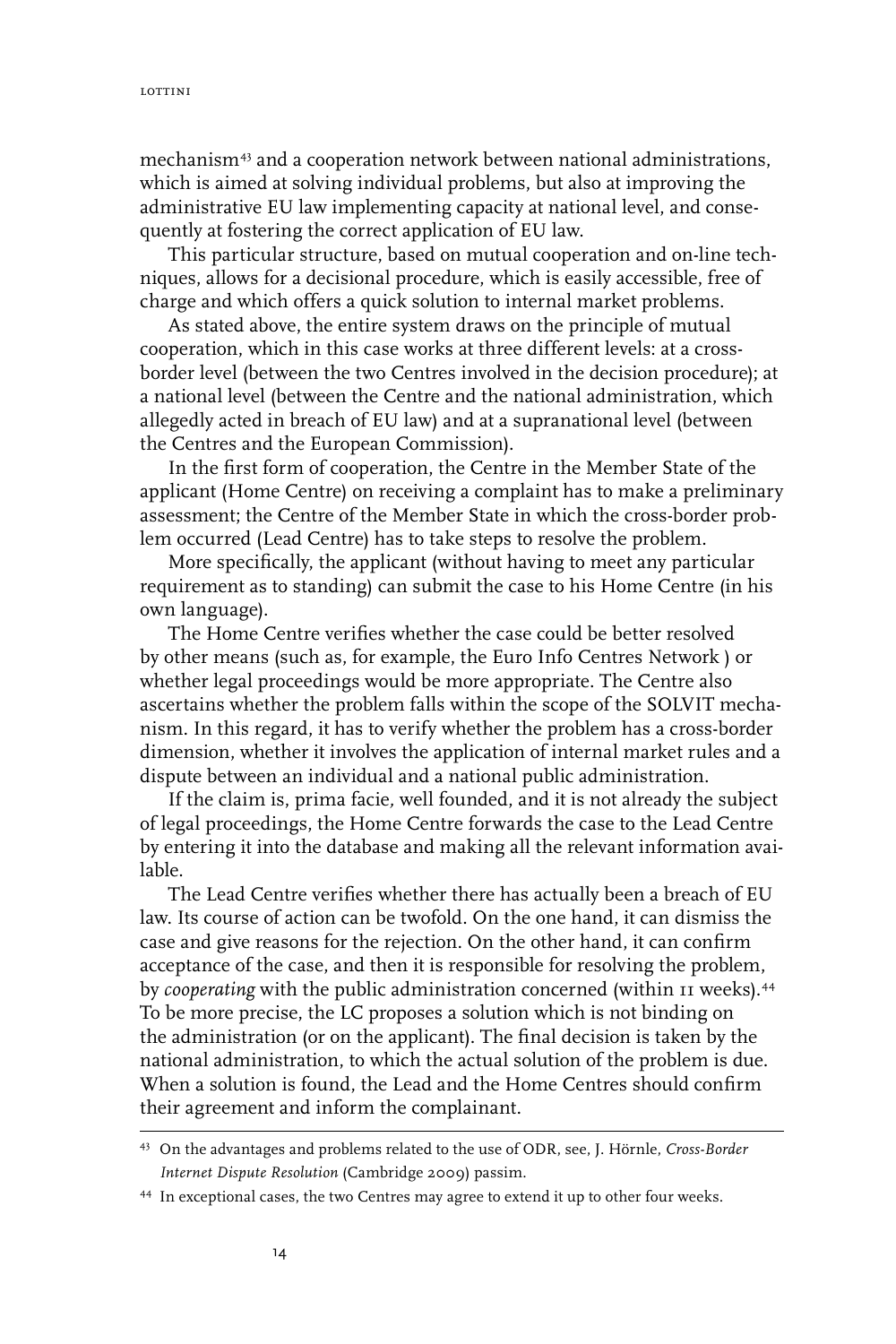Cooperation between national administrations is the very principle that governs the overall system. This cooperation is significantly facilitated by the shared data-base. The on-line tool makes the recourse to SOLVIT easier for the individual, who can readily submit a complaint and interact with the national Centre. Furthermore, it places SOLVIT in the context of the various Commission initiatives aimed at improving electronic cooperation among national public administrations: the already mentioned IMI, and the project on interoperability solutions for European public administrations (ISA).45

SOLVIT Centres cooperate among themselves and with national public authorities. However, the Centres also work in strict interaction with the European Commission.

In practice, the role of the Commission in relation to the system involves the management of the data-base<sup>46</sup> and of the web-site (through which citizens are informed and can submit their complaints); however, the Commission is not by any means involved in the problem solving process.

According to the 2001 SOLVIT background Recommendation,<sup>47</sup> the Commission is also responsible for ensuring that 'all proposed solutions should be in full conformity with Community law'. And, in this respect, in 2004 it adopted a staff working document<sup>48</sup> aimed at setting out in operational terms the approach to exercise its activity. Letter C) par. 6 of the staff working documents specifies that, 'the DG internal market will organise periodic evaluations of the performance of SOLVIT network including the range of solutions implemented in particular to check for any evident problems'. Moreover, letter B) par. 5 states that 'the parties to the proposed solution retain all their legal rights including the possibility of complaining to the Commission that they are not satisfied with the proposed solution or lack of solution'.

The wording of this 2004 Document provides that the Commission should exercise a control activity over the network, however, in practice, the evaluations carried out and the complaints that are indeed referred to the Commission do not have any legal consequences.

On the contrary, the Commission works in cooperation with the Centres to facilitate their activity. It provides advice and assistance or any relevant information. Moreover, as we will see in paragraph 6, the Commission cooperates with the Centres in order to tackle cases of non-compliance of national regulations with EU law.

<sup>45</sup> At http://ec.europa.eu/isa/programme/index\_en.htm.

<sup>&</sup>lt;sup>46</sup> The SOLVIT Support Team maintains the database in good working order and provides training and explanatory material.

<sup>47</sup> Recommendation on principles for using SOLVIT – the Internal Market Problem Solving Network, C(2001)3901, of 7 December 2001, cit., 1.

<sup>&</sup>lt;sup>48</sup> Setting out the approach for assessing the conformity of solutions proposed by the SOLVIT network with Community law, (2004), of 17 September 2004, SEC(2004) 1159.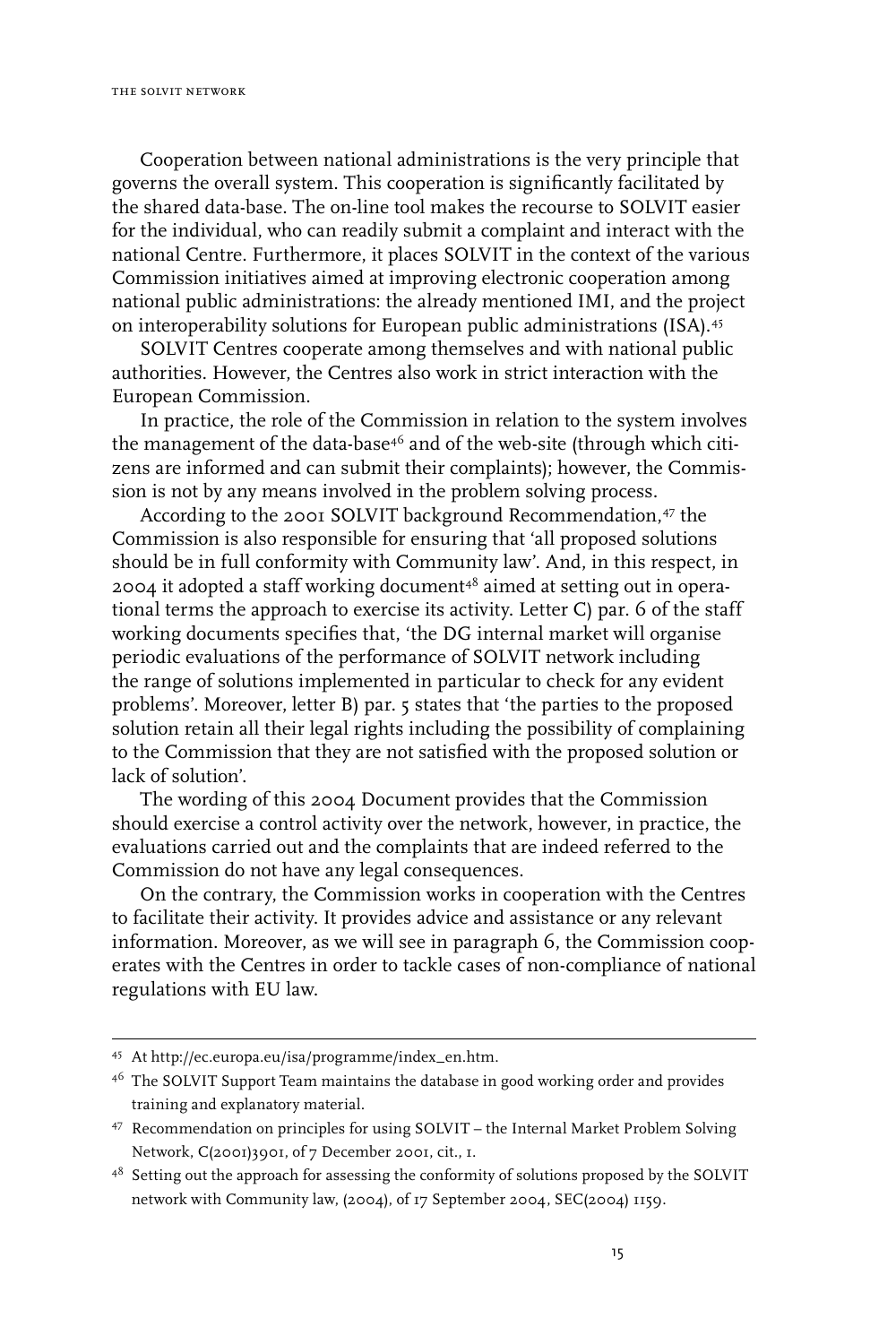All in all, it is necessary to stress that the relationship between SOLVIT and the European Commission can also be seen from a different perspective. If the Commission cooperates with SOLVIT in its problem solving activity, SOLVIT for its part cooperates with the Commission to reduce its workload in relation to Article 226 EC (now 258 TFEU). This second form of cooperation will be the subject of paragraph 6.

#### **5 Internal Market Problems and SOLVIT Intervention: Some Examples**

The SOLVIT Network has been set up to help citizens and businesses when they run into a 'cross-border problem'; namely, 'a problem confronting an individual or business in a Member State involving the application of internal market rules by a public authority in another Member State' 49

SOLVIT intervention is particularly significant within specific areas of the internal market, where quick and/or cost effective solutions are needed. In particular, Commission statistics<sup>50</sup> show that  $28\%$  of the cases handled are social security cases, 22% involve the recognition of professional qualifications, and 20% concern free movement of persons and European citizenship. Problems also occur in relation to market access for products, access to education, employment rights, motor vehicle registration, etc.

A closer look at the cases the network has dealt with $\mathfrak s^{\mathfrak r}$  indicates that the vast majority of them involve 'cross-border problems' related to maternity benefits, pensions, or recognition of health insurance rights. In particular, they involve situations where citizens of a Member State, who have been working in another Member State for a period of time, are not allowed to join their national health insurance system, because they paid part of their contributions in the host Member State. At the same time, cases involve situations where contributions to the pension scheme of the host Member State are not taken in to account in the home Member State, to the effect that citizens are refused payment of their pension allowances. SOLVIT Centres also

<sup>49</sup> Recommendation on principles for using SOLVIT – the Internal Market Problem Solving Network, cit., 2.

<sup>50 2008</sup> Report, Development and performance of the SOLVIT network, at http://ec.europa. eu/solvit/.

<sup>&</sup>lt;sup>51</sup> SOLVIT cases are currently published on the Commission web-site, with a brief description of the problems raised by the applicants and of the actions taken to resolve them. In order to have a wider picture, this author had to rely on the collaboration of officials from national Centres.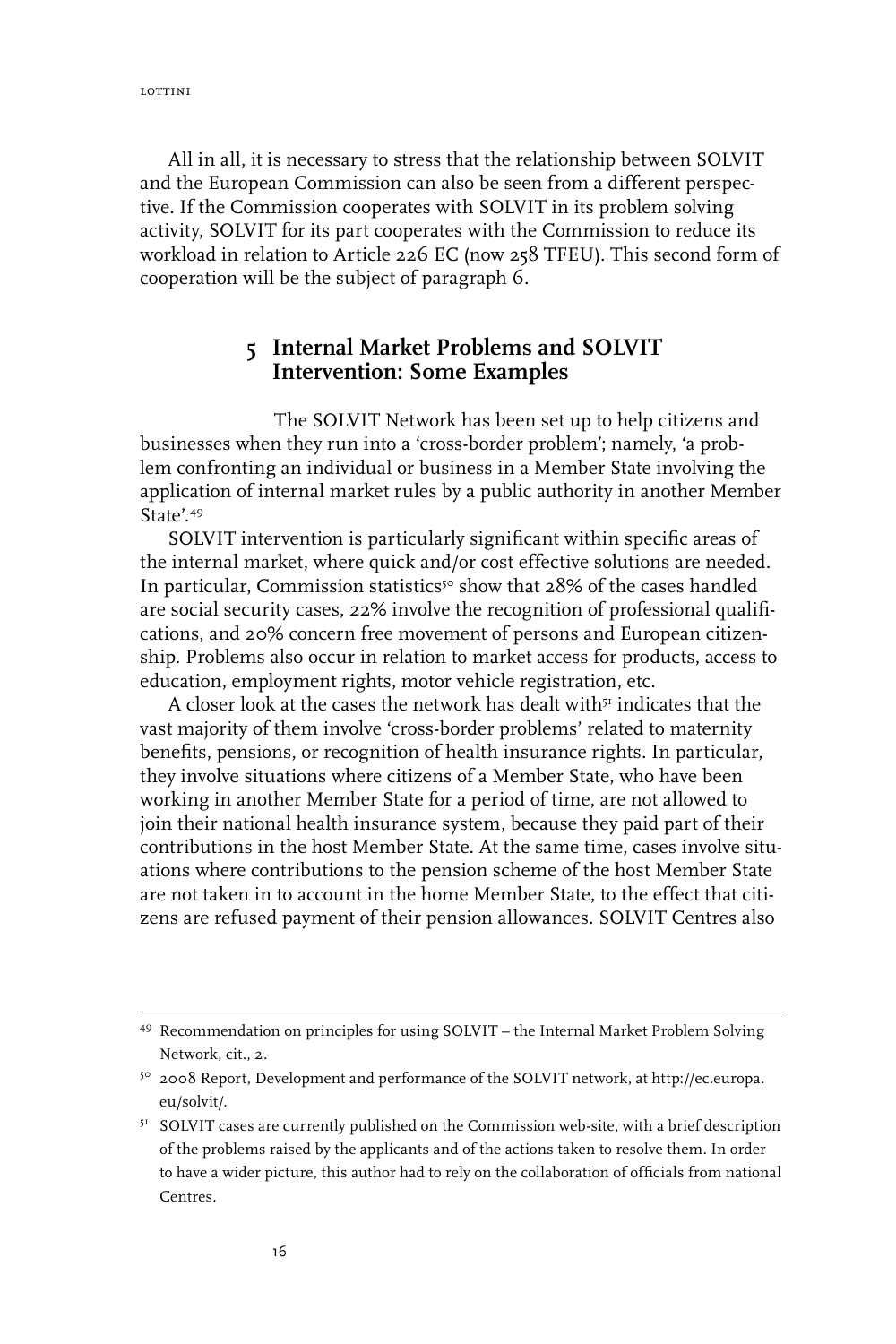helped to enforce cross-border patient's rights under the European health insurance scheme<sup>52</sup>

Recognition of professional qualifications is one of the other main policy areas in which SOLVIT cases occurred. Indeed, cases have been resolved where fully qualified professionals, who wanted to open a branch of their business in another Member State, had their applications rejected by the competent authorities, on the grounds that their diplomas were not in compliance with the relevant host State regulations.

Various SOLVIT cases involve the correct application of Article 28 EC (now 34 TFEU) and of the mutual recognition principle. More specifically, SOLVIT facilitated market access of products legally produced and sold abroad, when that access had been refused due to a particular ingredient present in the product, or due to the lack of certain certificates required by the legislation of the host State, and so on. Other cases involve discrimination against migrant workers in the access to schools, who were required to pay school fees that nationals did not have to pay. In other cases, SOLVIT Centres helped to resolve a public procurement problem by addressing mistakes in the awarding procedure.53 They also facilitated the recognition of permanent residence rights of citizens residing in a Member State for more then five years, when the authorities had unlawfully requested that they proved they possessed sufficient financial resources or produced a contract of employment.

At times, SOLVIT Centres have tackled cases of maladministration due to a misunderstanding about the procedure to be followed or, more frequently, due to the fact that a public administration avoided replying to an application.

SOLVIT is aimed at resolving individual problems caused by 'decisional obstacles' caused by public administrations' incorrect application of European rules and principles in a cross-border dimension, when, because of the particular nature of the situation, the recourse to a national Court would (or could) be ineffective.

- $52$  An Italian and an Austrian citizen were on holiday in the Netherlands when they had to undergo an urgent medical treatment. Upon return home they received invoices from the Netherlands and they were expected to pay for the medical services. SOLVIT contacted the hospitals and the invoices were redirected to the national heath authorities.
- <sup>53</sup> The tourism service of one of the French overseas territories launched a public call for tenders inviting interested parties to submit offers to provide services. More details could be requested by postal letter or by fax. A Belgian consultant interested in participating submitted a request for the details by fax but never received the necessary documents to enable him to submit an offer. SOLVIT France intervened with the relevant authorities, which admitted that there had been mistakes in the procedure. Consequently, they annulled the initial call and launched a new procedure to allow all companies to participate on equal terms.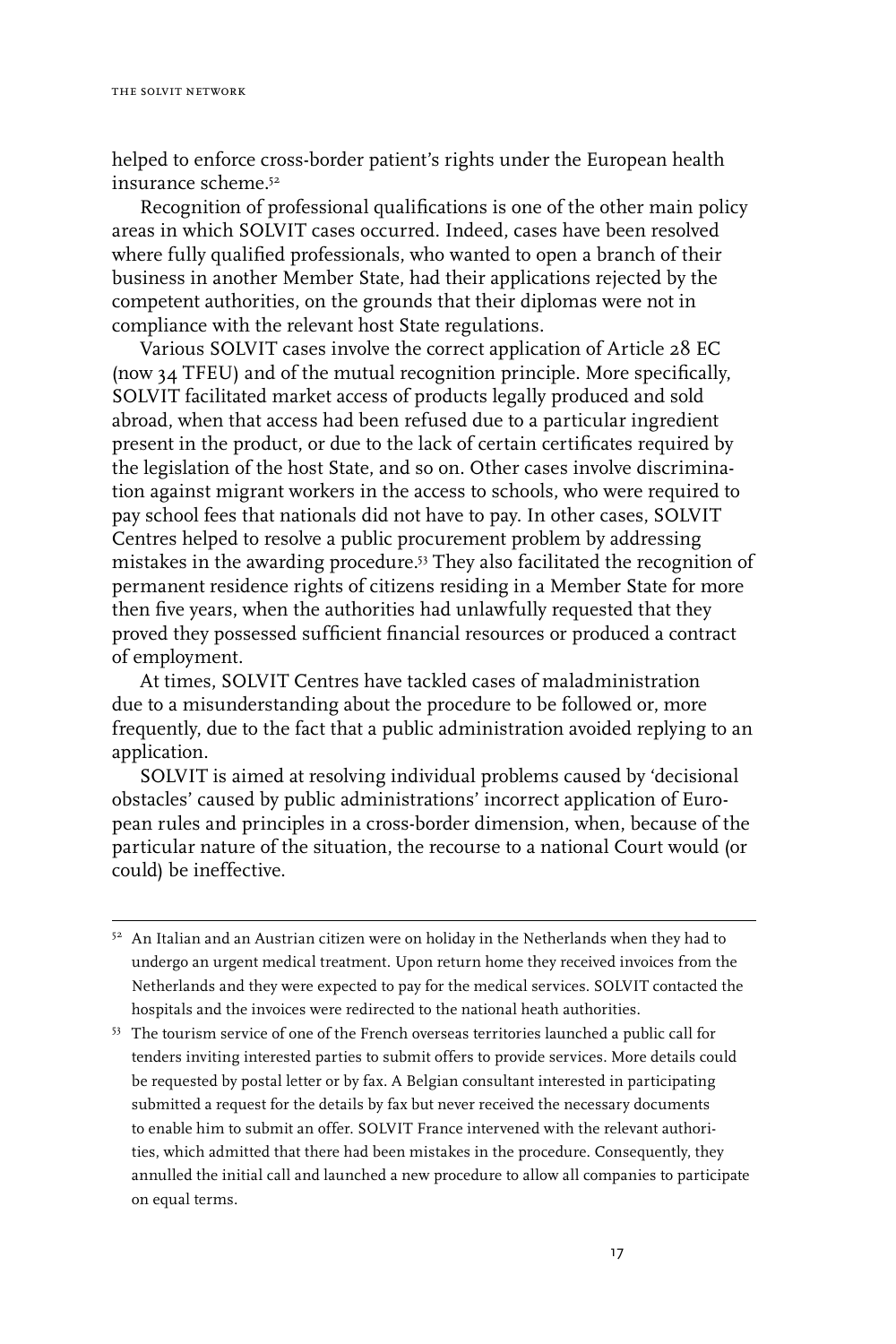lottini

In accordance with SOLVIT background documents,54 Centres should dismiss cases that do not fit this description; and, in particular, they should not deal with cases where the individual problems are ultimately caused by a national regulatory barrier.

We have to stress, however, that in practice quite the opposite happens. Interestingly, SOLVIT intervention has exceeded the ambit outlined by the Commission's documentation. In the words of the *Dassonville*55 judgment, the network has actually been dealing with all the decisional obstacles that are 'capable of hindering, directly or indirectly, actually or potentially', European integration.

To be more specific, Centres have decided cases even when the situation was not 'cross-border'. Consequently, they have acted like national Ombudsmen, dealing with cases of misapplication of national regulations. To look at one example, a Sicilian municipality (that of Niscemi) refused to certify a photocopy of a claimant's identity card because, under Italian legislation, citizens are entitled to self-certify their legal status. The refusal took place even though the claimant's future employer in Germany required the certificate in question. The Centre was able to solve the problem by pointing out (and convincing the PA concerned) that self-certification is provided for by the Italian legislation as a service to its citizens, and that they are not bound to avail themselves of such a possibility.

By the same token, Centres have accepted cases where the entity, which allegedly acted in breach of EU law, could not be considered a 'public authority' in accordance with national legislation. An example of this kind of case involves Romanian church authorities. A French citizen complained about discriminatory entry fees for tourists to Romanian monasteries. The ticket price for non-Romanians was twice as high as that for Romanian citizens. As this policy was contrary to EU principles, the Romanian SOLVIT Centre persuaded the church authorities to establish non-discriminatory entry fees for the monasteries.

Most importantly, Centres have been tackling structural problems due to an unlawful national regulatory framework. These cases, referred to as SOLVIT PLUS, deserve closer attention and will be the subject of the following paragraph.

According to the Commission Annual Reports<sup>56</sup> on SOLVIT, the fact that a large number of complaints which are outside its scope are still referred to the network, is one of the main problems affecting the system. In 2008,

<sup>54</sup> Recommendation on principles for using SOLVIT – the Internal Market Problem Solving Network, cit.; and Communication from the Commission, Effective Problem Solving in the Internal Market ('SOLVIT'), cit.

<sup>55</sup> Case C-8/74 *Dassonville* [1974] ECR I-837.

<sup>56</sup> All the Reports can be found on the SOLVIT web site: http://ec.europa.eu/solvit/.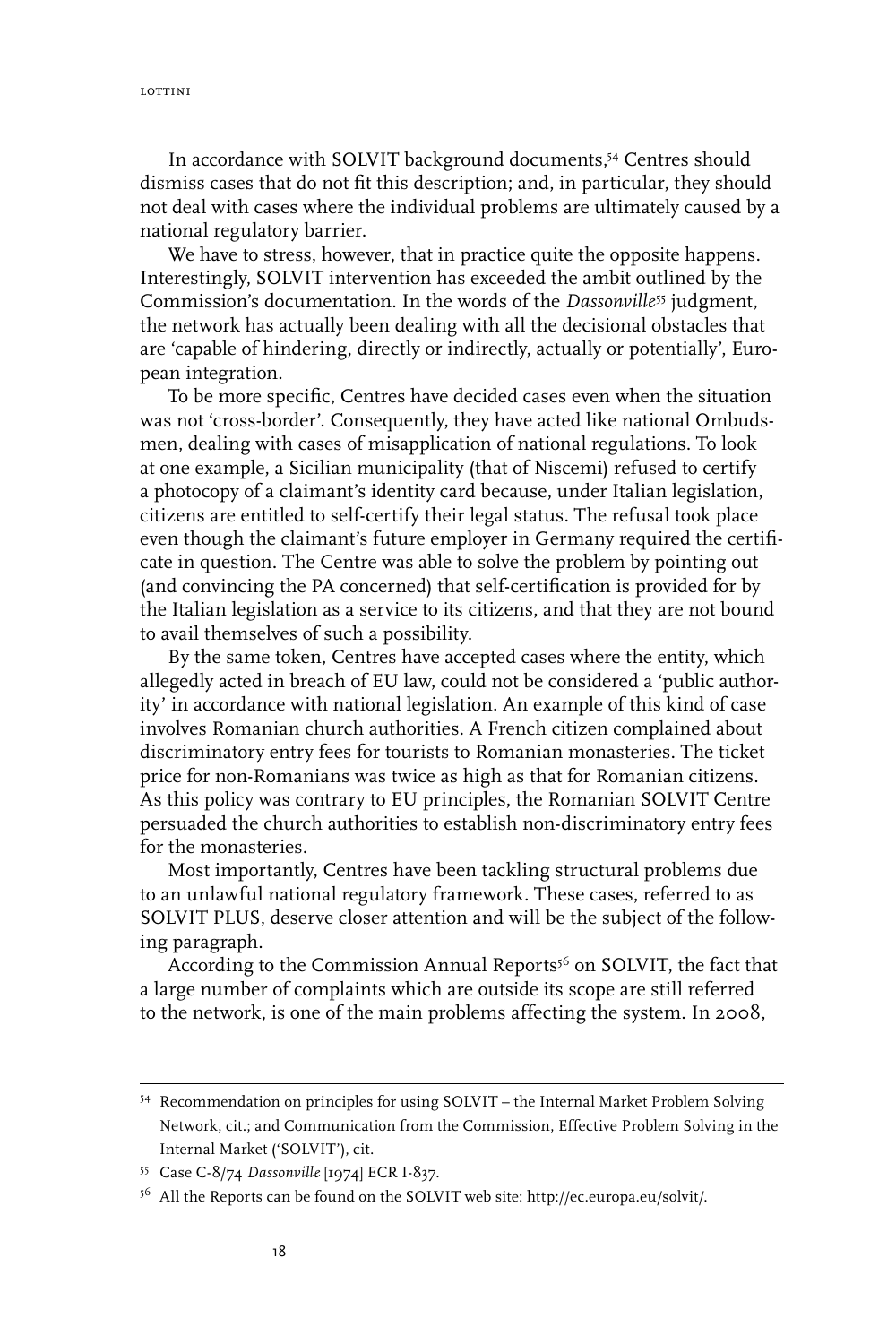the Commission published a staff working document57 containing an action plan for the streamlining of a whole range of existing information and assistance services including SOLVIT, which should bring about a better filtering of cases at the point of entry.

It is undeniable that the large number of non-SOLVIT cases dealt with by the network is an obstacle to its effectiveness, especially since Centres generally remain understaffed. Despite this, it nonetheless shows the important role that SOLVIT is playing for European integration, in particular, for the growth of a common administrative culture based on the correct application of EU law and of the more general principles of good administration.

### **6 SOLVIT PLUS Cases and Article 226 EC (now Article 258 TFEU)**

SOLVIT was set up to deal with 'individual' problems caused by administrative misapplication of internal market rules. More specifically, a typical SOLVIT case involves a misconduct by an administration when the national regulatory framework does conform to EU law. SOLVIT Centres are required in principle to dismiss cases where the individual-administrative problem 'hides' a more structural one. Nevertheless, the Centres have developed a different practice, by agreeing to deal with and to decide cases where the 'internal market problem' was, on the contrary, caused by a national barrier raised either by a specific regulation or by an unlawful administrative practice.

In cases such as these (referred to as SOLVIT PLUS cases),<sup>58</sup> SOLVIT Centres resolved the individual problem by either getting the administration to disapply the concerned unlawful regulation or to move away from the unlawful practice. Moreover, the Centre reported the issue to the relevant national authorities to have the specific regulation amended or to have the practice changed by the issuing of specific guidelines.

Overall, with SOLVIT PLUS cases the Centres have been playing an important role for the integration of the internal market by helping to resolve structural problems and to remove regulatory barriers. In practice, they have been playing a role complementary to that of the Commission under Article 226 EC (now 258 TFEU).

The importance of this role has been acknowledged by the Commission itself. One of the key features of the new internal market governance, which the Commission has indicated for the 21st century, is the search for a more efficient management of infringements; the recourse to infringement

<sup>57</sup> Action plan on an integrated approach for providing single market assistance services to citizen and business, of 8 May 2008, SEC(2008) 1882.

<sup>&</sup>lt;sup>58</sup> A list of SOLVIT PLUS cases is available on the SOLVIT web-site and also on the annual Reports.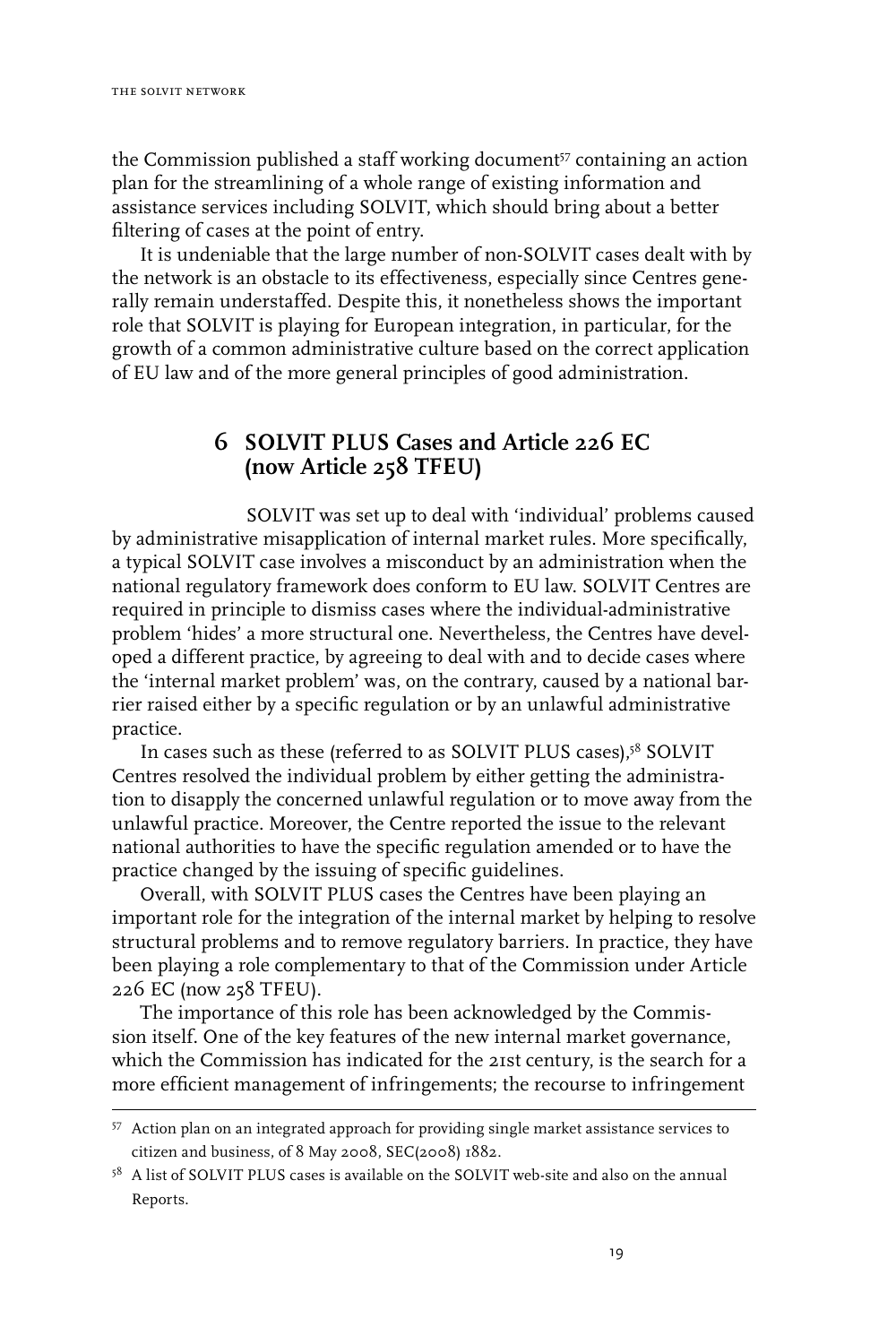proceedings should be reduced, inter alia, by fostering the use 'of alternative problem solving mechanisms and preventive measures'.59

In the 2002 Communication on *Better Monitoring of the application*  of Community law, <sup>60</sup> the Commission<sup>61</sup> indicates SOLVIT as one of those mechanisms, whose use should be increased when the case at issue does not qualify as a priority one. In this respect, the 2004 Staff working document *setting out the approach for assessing the conformity of solutions proposed by the*  SOLVIT network with Community law<sup>62</sup> specifies that the Commission would work in strict cooperation with SOLVIT, by referring to it minor infringement cases: 'for non priority suspected infringements, the Commission services can decide to refer complaints it has received to SOLVIT with a view to finding a rapid and pragmatic solution on the condition that complainants have accepted beforehand that their identity will be divulged to the SOLVIT Centres involved'.63

Another point is worth making. In 2008, the Commission launched a Pilot Project<sup>64</sup> aimed at fostering a more efficient and effective dialogue between Member States (more specifically Member States Contact Points) and the Commission when dealing with inquiries and complaints in relation to national breaches of EU law. In other words, it is aimed at fostering the collaboration between the Commission and Member States at a pre-infringement stage by way of a newly developed IT system (The EU Pilot IT application).

SOLVIT is expressly taken into consideration by the Pilot when the case at issue involves a cross-border problem faced by an individual due to the misapplication of an internal market rule by a national PA. In this respect, the Pilot reads as follows: 'should such issue be submitted to the Commission, and should the Commission wish for some clarification of the issue to be obtained from the Member State the relevant service will submit the issue

64 EU pilot on Community law: Guidelines, cit., 1, at http://ec.europa.eu/index\_it.htm.

<sup>59</sup> Communication from the Commission, A Europe of results: applying community law, cit., 8.

<sup>&</sup>lt;sup>60</sup> Of 11 December 2002, COM(2002)725 final.

 $61$  Legal scholars have also already highlighted the importance of fostering alternative means of redress in order to reduce some of the workload of the Commission when dealing with infringement cases: 'the most effective way for the Commission to deal with Article 226 complaints could be to forward them to a non judicial authority, such as an Ombudsman, in the relevant Member State. This way of handling complaints would promote decentralization in enforcement, whilst not obliging the complainant who has chosen a non-judicial route to take the grievance to a national court'. I. Harden, 'What future for the centralized enforcement of community law?' [2002] *Current Legal Problems,* 512.

<sup>62</sup> Of 17 September 2004, SEC(2004) 1159.

<sup>&</sup>lt;sup>63</sup> Commission Staff working document setting out the approach for assessing the conformity of solutions proposed by the SOLVIT network with Community law, cit., 4.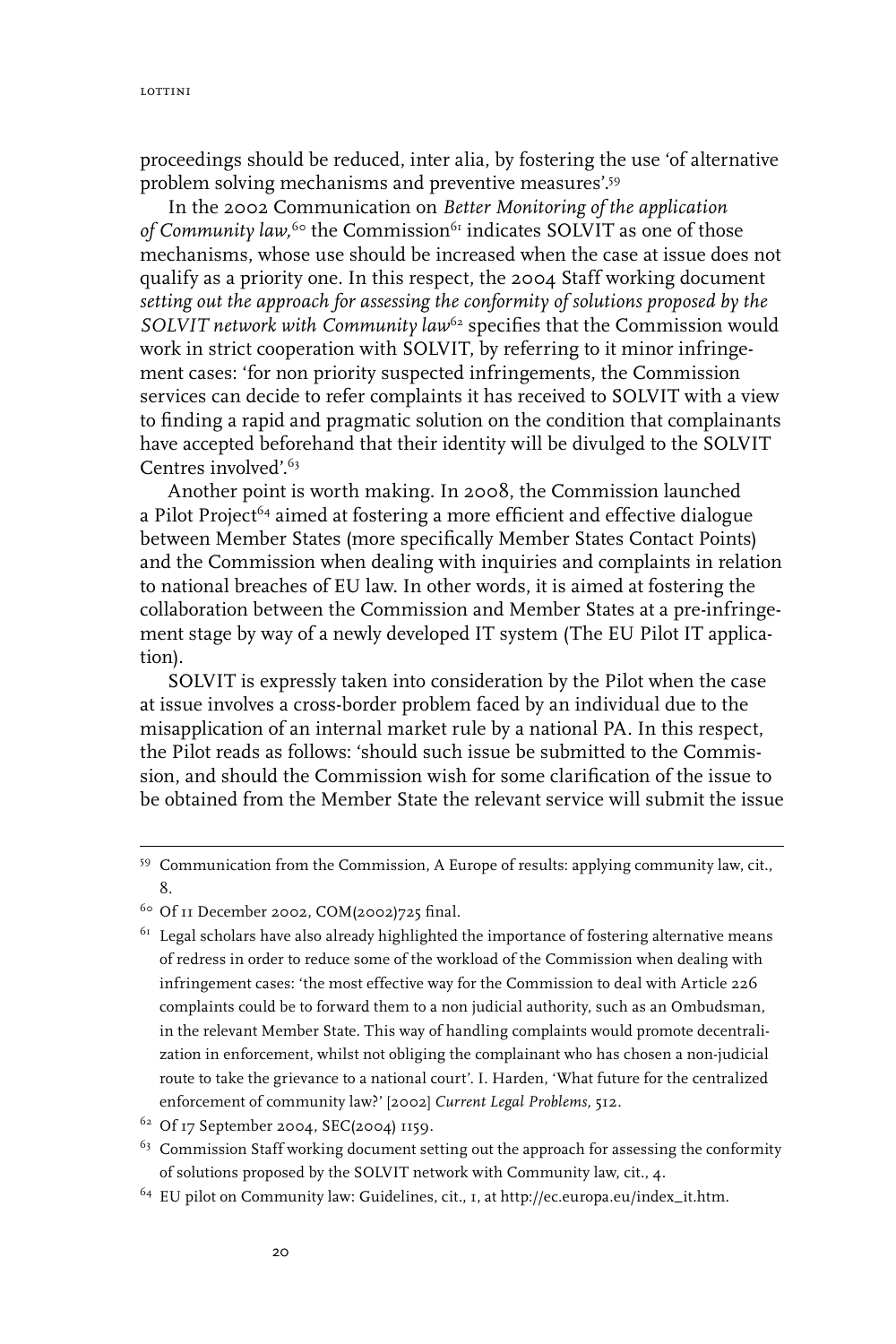to SOLVIT.<sup>65</sup> In other words, all contacts taken with Member States before a letter or a formal notice stage of an infringement proceeding concerning individual cross-border Community law issues (i.e. involving two or more Member States) encountered by a citizen or organization in relation to the functioning of the internal market should be put into SOLVIT'.<sup>66</sup>

The EU Pilot seems to have added another role to the ones already carried out by the SOLVIT network. It should act like a sort of pre-infringement information-gathering tool, that could facilitate the Commission's activity. As it is stressed in the document itself, SOLVIT could also end up resolving the problem (if this is the case, of course, the difference between the EU Pilot and SOLVIT tends to fade).

In conclusion, SOLVIT is helping to reduce and facilitate the Commission's activity in relation to Article 226 EC (now 258 TFEU), by dealing with non priority cases that are referred to it either by the Commission or by the individual concerned.

Contradictory as it may seem, SOLVIT intervention can also favour the opening of infringement proceedings. As said above, letter C) par. 6 of the above cited 2004 staff working document, states that the Directorate-General for the internal market 'will organise periodic evaluations of the performance of the SOLVIT network including the range of solutions implemented in particular to check for any evident problems. This includes identifying patterns of misapplication of Community law, which may, for example, be caused by incorrect implementation of a EU Directive. The Commission retains the right to take appropriate action against Member States in such cases'. In other words, if the Commission during the exercise of its control activity, becomes aware of a national regulation that is in breach of EU law, it can start an inquiry and, if necessary, commence infringement proceedings. This can occur also on the request of the applicant, who in accordance with par. 5 (letters B and C) of the above mentioned working document, has the right to complain to the Commission if not satisfied with SOLVIT's proposed solution.

<sup>65</sup> EU pilot on Community law: Guidelines, cit., 1.

<sup>&</sup>lt;sup>66</sup> Ibid. Moreover, needles to say, 'all cross-border EU law issues (i.e. involving two or more Member States) encountered by a citizen or organization in relation to the functioning of the internal market (Article 14(2) of the EC Treaty) which are not the subject of a formal infringement proceeding should be put into SOLVIT'. European Commission, EU pilot evaluation report, of 3 March 2010, SEC(2010) 70, 2.3.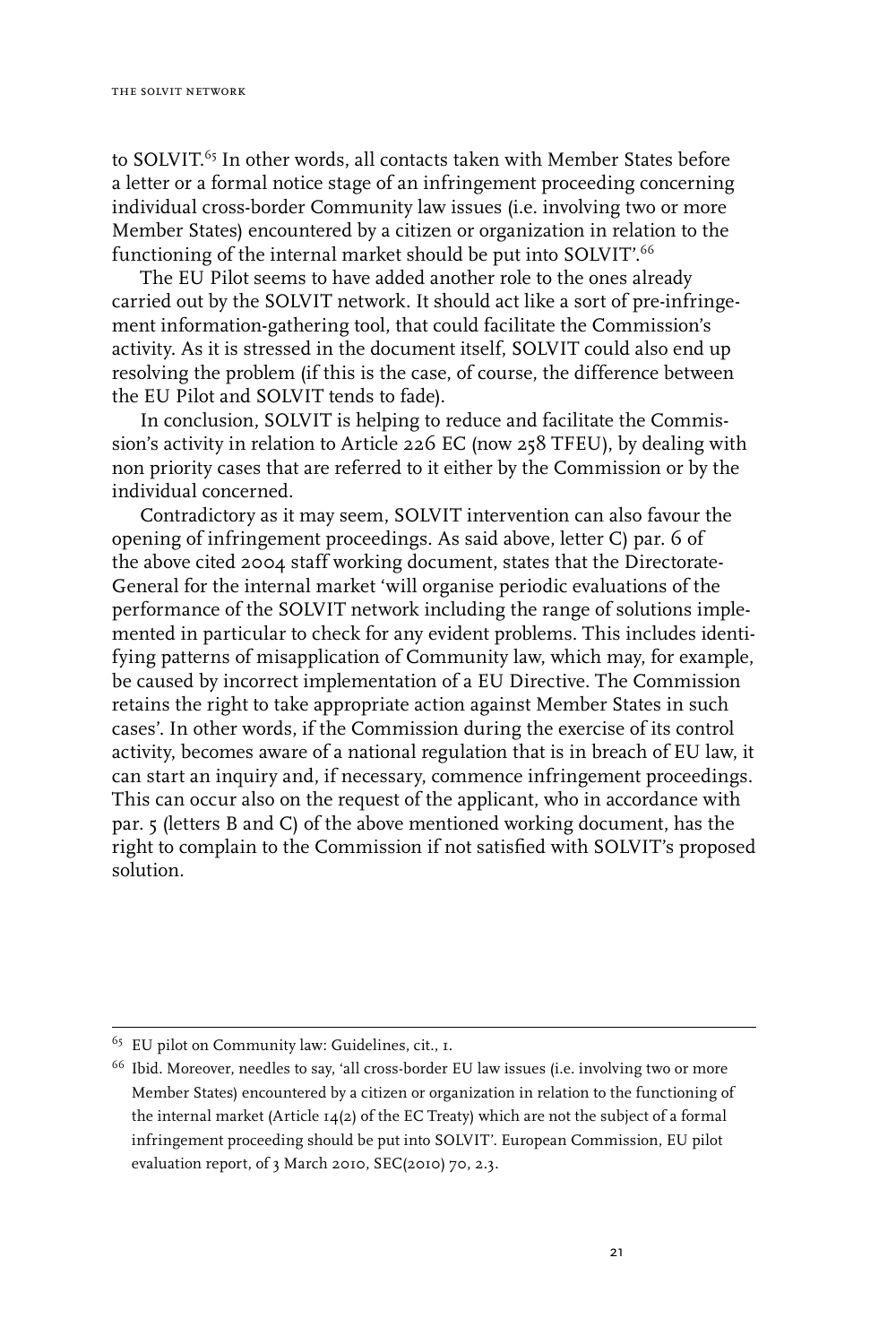### **7 Is SOLVIT a 'National' or a 'European' Administration?**

SOLVIT is characterized by a particular structure, which is both 'centralised' and 'decentralised' at the same time. In fact, the system is made up of a network of national Centres and a database run by the Commission. Furthermore, the proposed solution for the internal market problem is an agreed outcome of a cooperation procedure between two different national Centres.

This raises the question of whether the system is to be considered as one, and Centres are therefore to be considered as European administrations, even though they are formally part of the national administrative structure; or, on the contrary, whether SOLVIT Centres are to be taken into consideration separately as national administrations in every respect.

Clearly, the most evident consequence of SOLVIT centres being considered as 'European administrations', is that their activities would fall within the mandate of the European Ombudsman, who would then be entitled to investigate if they acted in breach of the general principles of good administration.

In March 2006, $67$  the European Ombudsman was called upon to review the action of the Irish SOLVIT Centre. He clearly expressed the view that 'as regards the national SOLVIT centres, the Ombudsman would like to point out that, although the SOLVIT network has been created by the Commission and the Member States in order to solve problems facing EU citizens and businesses due to the misapplication of internal market law, the SOLVIT centres themselves are not Community institutions or bodies, but form part of the national Ministries, in most cases, the Ministry of Foreign or Economic Affairs'.

A complaint had been submitted to the Ombudsman by a Greek national (of Irish origin) who applied to the Irish Medical Council in order to have her Greek medical qualification as a surgeon registered in Ireland. As the Irish Medical Council did not recognise her qualification, the complainant referred the case to the Commission, to the Greek SOLVIT Centre (which then forwarded the case to the Irish one) and also made a Petition to the European Parliament. In all three instances the complaints were unsuccessful.

Then the complainant lodged a complaint with the Ombudsman, alleging that the Commission had failed to properly investigate the case. She also lodged a complaint against the SOLVIT Centres, alleging that the official from the Irish SOLVIT office provided false statements concerning her case as a result of which her petition to Parliament was dismissed.

 $67$  Decision of the European Ombudsman, of 24 March 2006, on complaint 1781/2004/OV, at http://ombudsman.europa.eu.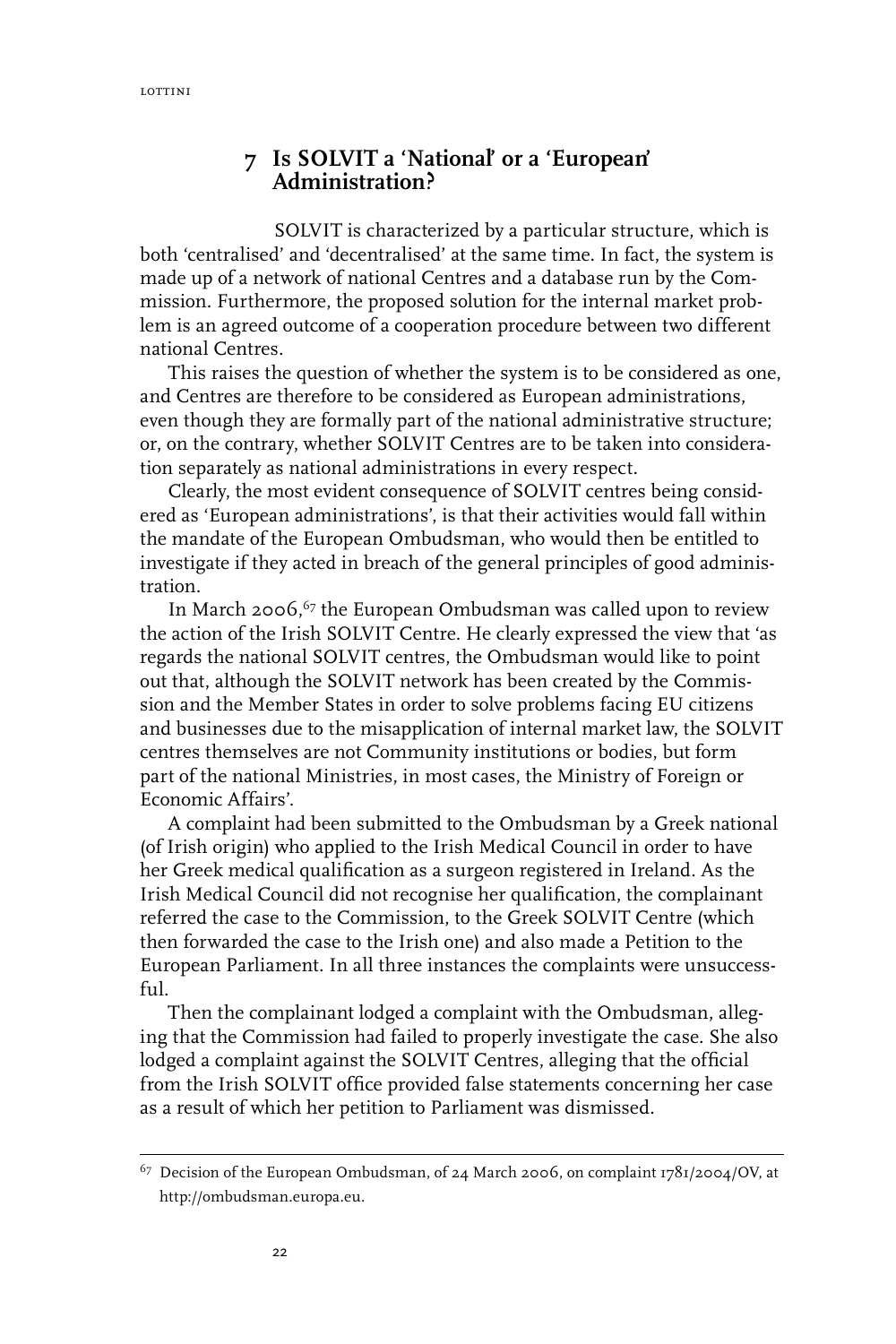As far as the SOLVIT complaint was concerned, the Ombudsman dismissed the case. He claimed that the Treaty empowers the Ombudsman to inquire into possible instances of maladministration only in relation to the activities of 'Community institutions and bodies'.68 Hence, 'the Ombudsman has thus no power to investigate alleged maladministration in a national SOLVIT Centre'.

This conclusion is formally correct, as the national SOLVIT Centre is certainly not a European administration. The Centre is part of a national administrative entity, most likely a Government Department. By the same token, the Centre officials are national civil servants.

It has to be stressed, however, that SOLVIT is not just a cooperation mechanism between different national administrations. SOLVIT is a unified system connected by an on-line database managed by the Commission and the very essence of the SOLVIT system is this integrated approach.

It is surely true that the Centres are subject to national administrative law and that they have to follow national administrative procedures, regulations and principles. Nonetheless, in December 2003, the Centres and the Commission adopted a set of common quality and performance standards,<sup>69</sup> aimed at ensuring a high level of SOLVIT services consistently throughout the network. The standards are of a two-fold nature. Some of them draw on the most general principles of good administration: transparency, effectiveness, avoidance of undue delay, duty to give reasons, etc. Others have the scope of limiting the differences between national Centres' activities. These differences can in fact undermine the overall effectiveness of the system, whose principal aim is to provide the same level of protection against national administrations' misapplication of EU law throughout Europe. More specifically, the agreed performance rules have to ensure that individuals can count on a high quality of service, regardless of the Country where they submit the problem, and that all the Centres show an equivalent commitment in solving the cases. A particularly interesting example is the rule in accordance to which the Lead Centre, when proposing the solution, has to check with the SOLVIT data-base to ascertain whether similar cases have already been solved satisfactorily and, if so, has to ensure that the applicant can benefit from the same treatment.

In sum, the SOLVIT system is something more than a cooperation network between national administrations; it is an integrated system, which has developed specific rules and principles that are to be followed by all the Centres.

<sup>68</sup> Article 195 EC (now 228 TFEU), and Article 2, n. 1, of the Decision of the European Parliament on the regulations and general conditions governing the performance of the Ombudsman's duties, of 9 March 1994, OJ L 113, of 4 May 1994, as amended.

 $69$  Based on the principles set out in the, already cited, 2001 SOLVIT background Recommendation.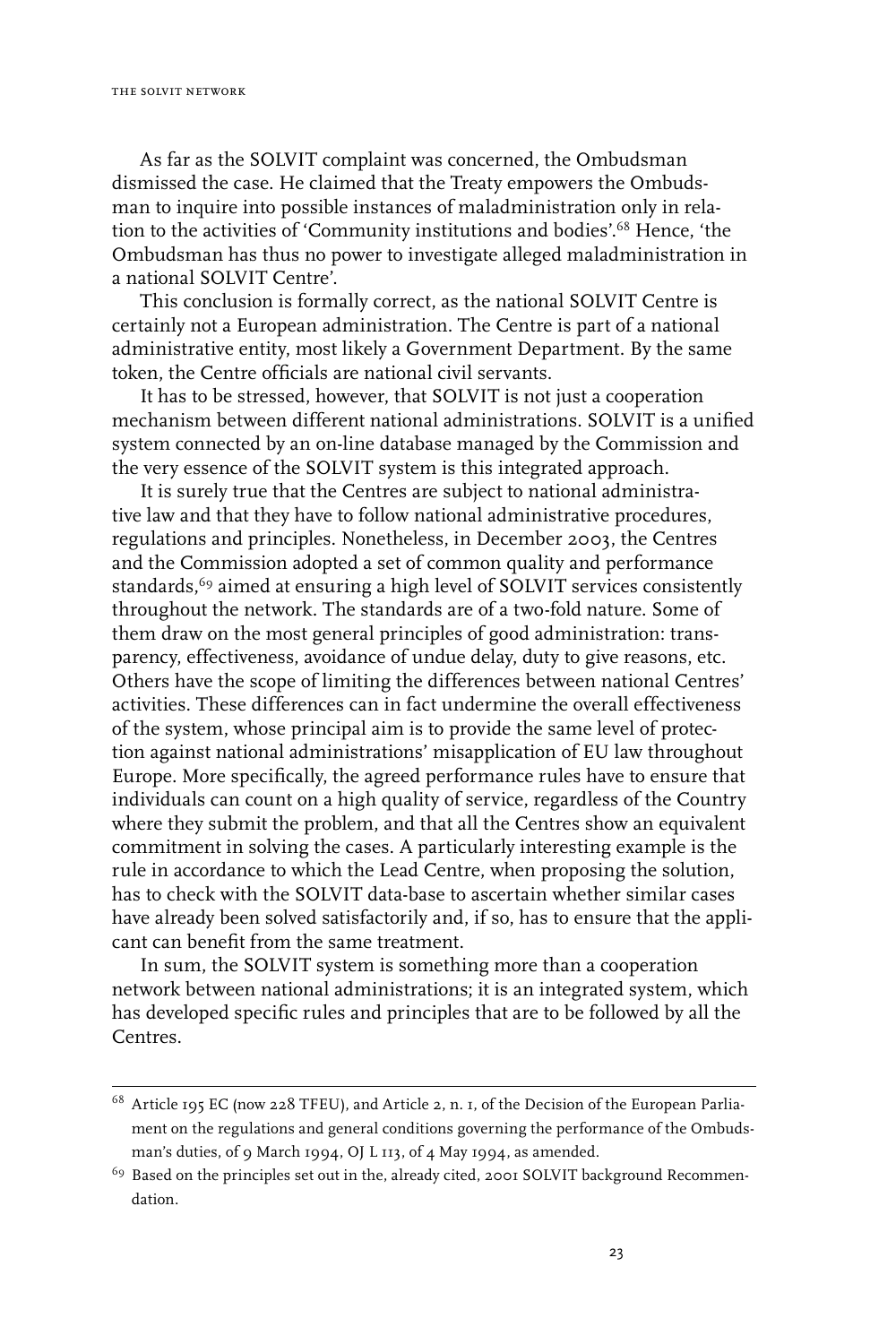Consequently, a consideration needs to be made. The Centres are not 'European administrations', the definition of which, even in its more extensive interpretation, does not include national authorities.<sup>70</sup> However, it has to be noted that the definition of 'national administrations' also seems not to be entirely adequate in relation to Centres, which are part of an integrated system, which propose an agreed solution, and have to follow specific agreed rules of conduct. All in all, the legal nature of the Centres shares the same difficulty of definition as the entire system, which represents a unique cooperation/dispute resolution mechanism in Europe.

#### **8 The Effectiveness of the SOLVIT Mechanism**

Although SOLVIT only became operational in 2002, in this author's opinion, some conclusions can already be drawn as to the effectiveness of the mechanism. According to the Commission documentation (the SOLVIT Annual Reports 2004-2009), the system seems to have lived up to expectations, notwithstanding the small number of cases so far submitted to it (around 1000 in the year 2008).

Statistics show that, although national public administrations are not bound to follow SOLVIT advice, internal market problems referred to the Centres do find a solution in a very high percentage of cases. As the Commission pointed out: the SOLVIT average resolution rate for 2008 was  $8$ 3%. $^{7}$  Considering that around 6% of the cases left unresolved are actually rejected by the Lead Centres (because they fall outside the SOLVIT mandate), it is clear that national administrations tend to act in accordance with the solutions proposed by SOLVIT. This is most likely due to the 'pressure' that administrations receive from Centres that are part of the same national administrative structure and that are normally at a governmental level.

Still, the Commission points out that national administrations could cooperate more extensively. There are two major obstacles in this respect: the unwillingness of several national authorities to resolve problems informally; and the difficulties encountered by the same authorities in working to short deadlines. For these reasons, in its 2008 Report, the Commission suggests that a continuing effort should be made by national Centres to promote their activity with administrations and to establish regular contacts with them, so as to make the SOLVIT method better known and more trusted.

<sup>70 &#</sup>x27;Unless they influenced Community decision making'. K. Heede, *European Ombudsman, redress and control at European level*, (The Hague 2000) 5.1.1.2.

<sup>71</sup> 2008 Report, cit., 5.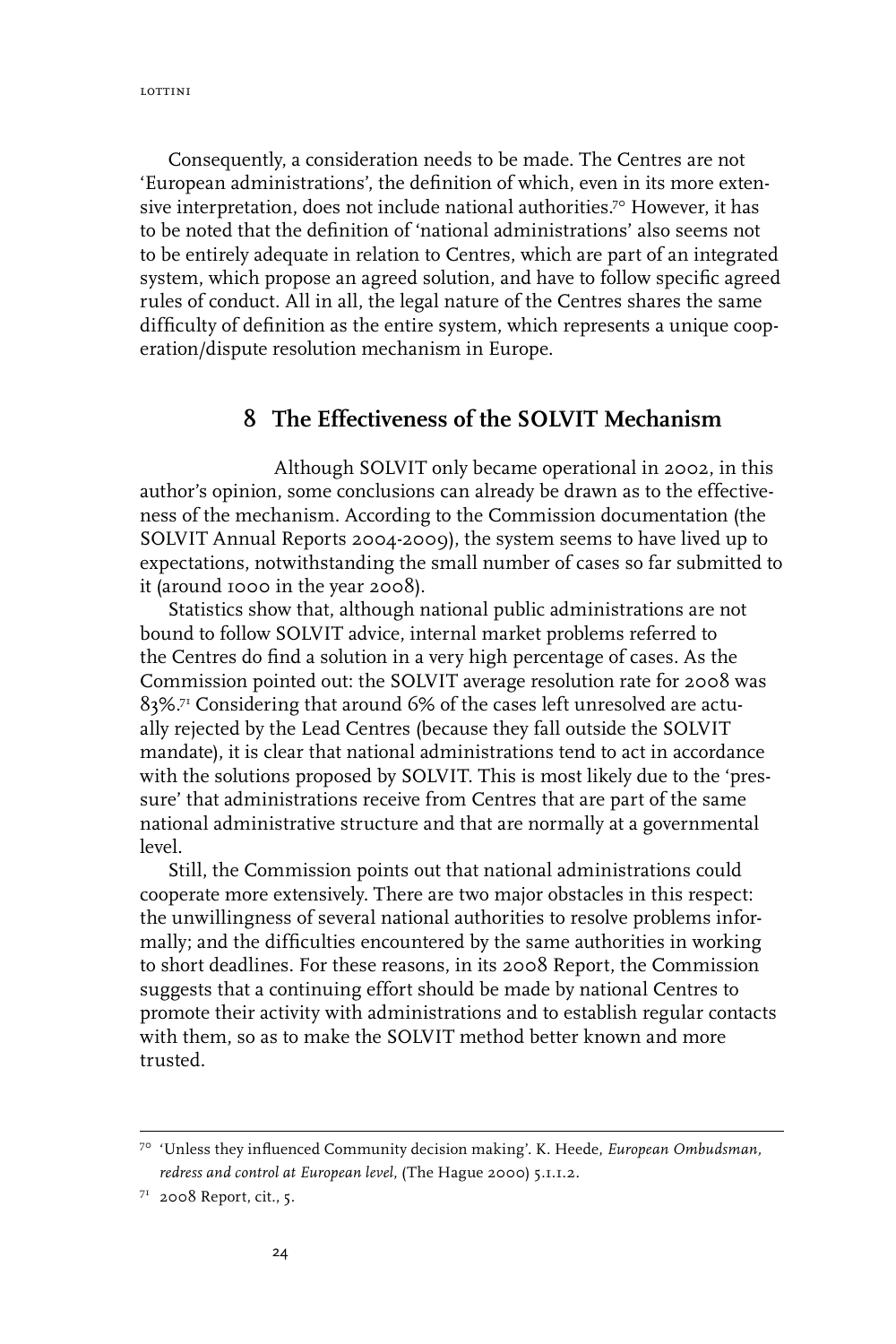The unfamiliarity of public administrations with the mechanism might compromise its effectiveness; however, another hindrance is worth also mentioning.

In accordance with the 2001 Recommendation on *the principles for using SOLVIT,*<sup>72</sup> the Home Centre cannot enter the case in the database if it is already the subject of legal proceedings. Moreover, if an applicant decides, at any stage, to initiate legal proceedings the case should be removed from the database.73 It remains confirmed, of course, that if the applicant is not satisfied with the proposed solution he can bring the case before a Court of Law afterwards. In practice, however, this is not always feasible. The 11 week period that is necessary for a decision to be taken often exceeds the time limit laid down by national legislations to successfully submit a case to the competent Courts (in Italy, for example, the deadline for starting proceedings before the Administrative Court is 60 days). Moreover, this deadline is not in any way affected by the case being entered into the SOLVIT database.

Hence, the individual who chooses to refer a case to SOLVIT is *de facto* prevented from receiving Court protection. This is probably one of the reasons74 why the Reports75 show that undertakings are less likely than individual citizens to submit a case.

The mechanism seems nonetheless to have been effective.76 SOLVIT was designed to reach individuals and small businesses that could not bear the time and costs necessary to bring a cross-border action in front of a national Court. SOLVIT is then helping those that would otherwise be unlikely to obtain any legal protection and it is designed to find a solution to internal market problems that require a quick response.

It is a fact (as many critics of the system point out) that the network deals with a low number of cases, compared to the number dealt with by national Courts. As already mentioned, according to the Commission's statistics, the number of cases submitted to the system within a year is around 1000.

We have to bear in mind, however, that the network was only set up in 2002. Individuals and undertakings are not yet aware on a large scale of the possibility of referring their problems to a SOLVIT Centre. In addition, just one Centre<sup>77</sup> is set up per Member State. Nevertheless, the system is developing; more and more people are being informed of the existence of SOLVIT

77 Which normally employs two or three people.

<sup>72</sup> Op. cit., 2.

<sup>73</sup> Ibid.

<sup>74</sup> They might also have other established channels for addressing their problems, such as the Chambers of commerce. Enterprises are also sometimes reluctant to file complaints against national authorities, as they fear that this may have repercussions on their relations with the authority concerned. 2008 Report, cit., 12.

<sup>75 2008</sup> Report, cit., 12.

 $7<sup>6</sup>$  In this sense, see, also, R. Muñoz, 'Le système SOLVIT: résoudre en dix semaines certain obstacles au marché intérieur', [2003] *Journal des tribunaux. Droit Européen*, 97.